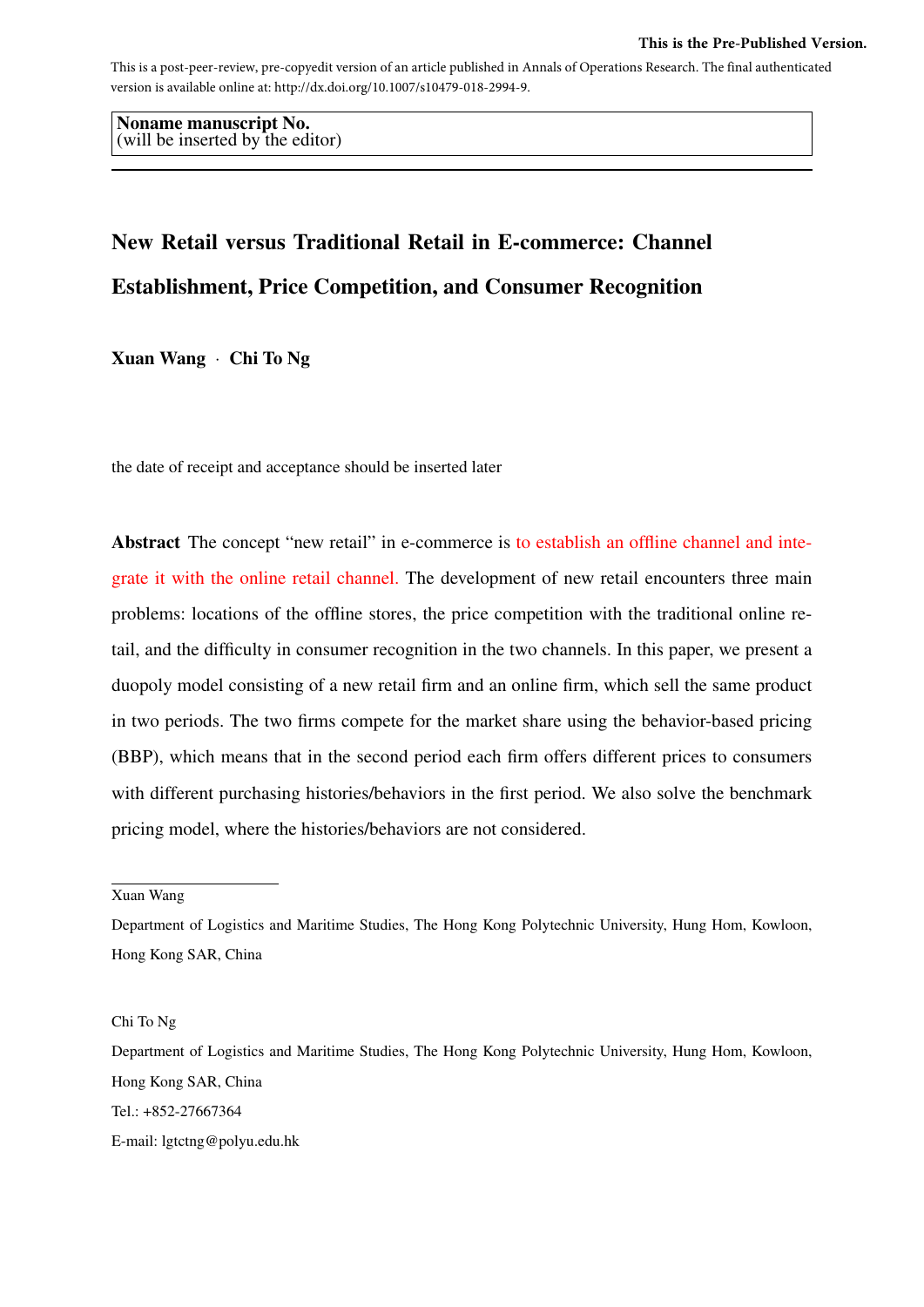The results of this paper provide valuable insights to the development of new retail in ecommerce. In the Nash equilibrium, each price of the new retail firm is higher than the corresponding price of the online firm due to a higher channel cost for the offline stores and highspeed deliveries. Under certain condition, the new retail firm will establish an offline channel with a larger hassle cost, which is a measure of the easiness of reaching the offline stores by the consumers, in the BBP model than that in the benchmark model. Interestingly, the difficulty in consumer recognition results in that the new retail firm occupies more market share and may obtain higher profit.

Keywords New retail · Behavior-based pricing · Price competition · Consumer recognition

# 1 Introduction

E-commerce has reached its development bottleneck in recent years. The growth of sales amount slows down all over the world. In China, the growth rate declined from 50% in 2011 to 21.3% in 2017 (see Table [1\)](#page-1-0), and is forecasted to decrease continuously in the future years. E-commerce has to find a new way to achieve further growth.

<span id="page-1-0"></span>

| Year                                             |  |  |  | 2011 2012 2013 2014 2015 2016 2017 2018E 2019E |     |
|--------------------------------------------------|--|--|--|------------------------------------------------|-----|
| Sales (Trillion) 0.8 1.2 1.9 2.8 3.8 4.7 5.7 6.6 |  |  |  |                                                | 7.5 |
| Growth Rate $(\% )$ -                            |  |  |  | 50.0 58.3 47.3 35.7 23.7 21.3 15.8 13.6        |     |

Table 1: Growth Rate of E-commerce Sales ('E' means expected).

In response to this situation, a concept of "New Retail" was proposed in 2016 by Alibaba, the biggest e-commerce company in China. The "new retail" concept, which is taken as a threat to the other largest global player Amazon, is basically the integration of online and offline retailing channels. The two channels complement each other in three aspects: (1) touching the intangible online products in offline physical stores, (2) solving the offline showrooming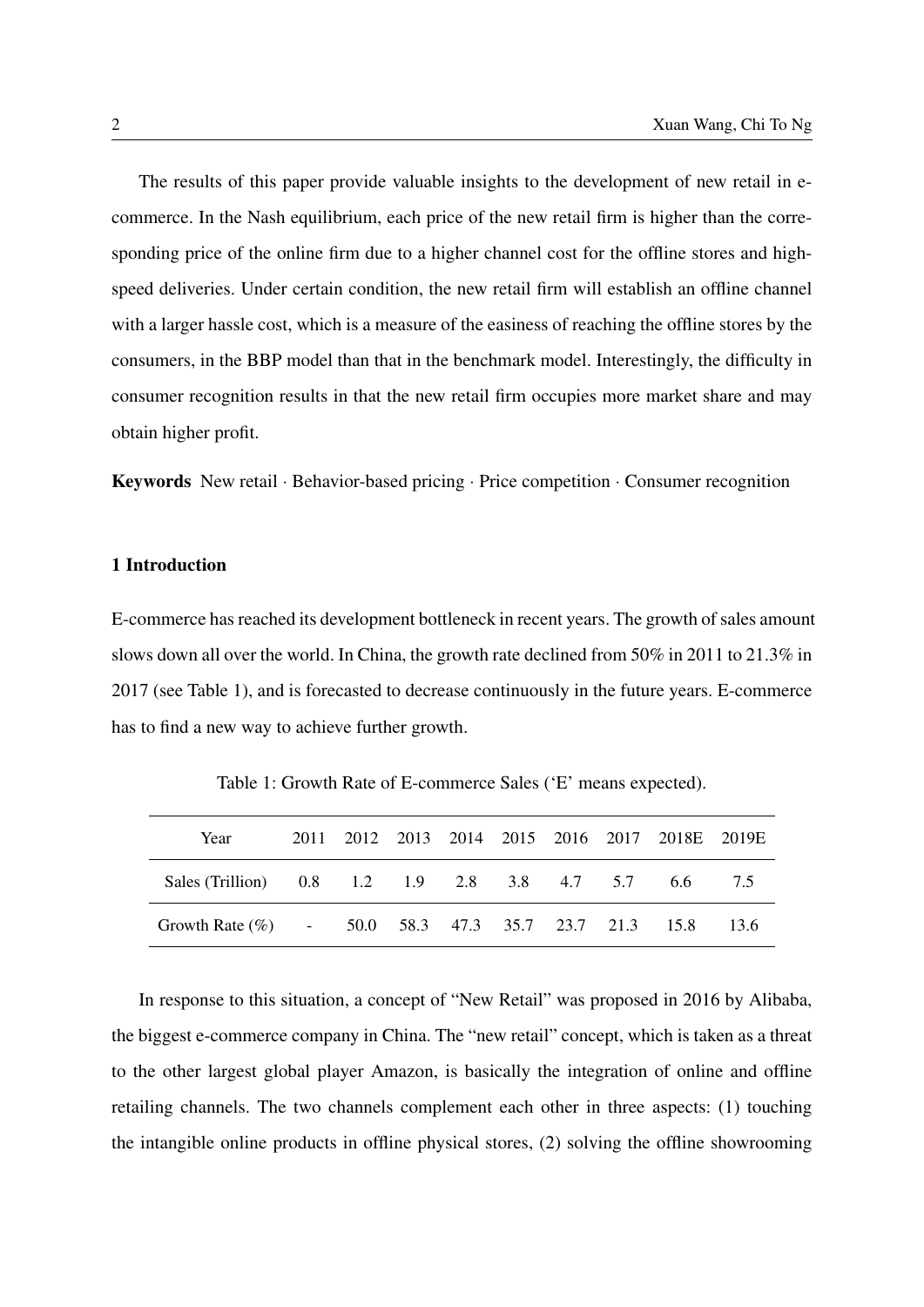problem by setting the same price in online and offline channels, (3) delivering the online orders from nearby offline stores to speed up the deliveries.

The consumers will have a refreshing purchasing experience buying from a firm with new retail. Experiencing the product offline eliminates their product value uncertainty. With the same price online and offline, they do not need to compare prices in the same firm's different channels. They can purchase online after experiencing, and wait for a shorter time for the product to come than from a traditional e-commerce firm. The excellent purchasing experience will definitely change the consumers' purchasing behaviors, and yield benefits to the new retail firms.

## 1.1 Real Cases Discussion

Some real cases are given below to show the practical actions of the e-commerce firms to establish new retail.

## *Amazon Books*

Amazon Books is the physical extension of Amazon.com. 13 physical bookstores have been settled down in cities such as California, New York, and more stores are coming soon. Amazon Books is not competing with traditional bookstores such as Barnes & Noble, but contains products in 35 categories except for the books, such as devices like Echo and book readers for trial. Besides, the bookstores also serve as distribution warehouses and help Amazon in the delivery.

## *JD.com & Yonghui Supermarket*

JD.com, which is the second largest e-commerce firm in China, cooperates with Yonghui Supermarket to transfer a part of the supermarkets as its offline selling channel. Moreover, JD invites Tencent, the largest Internet service provider in China, to jointly support Yonghui Supermarket on the fresh foods new retail establishment. The offline stores named "Super Species" provide fresh foods experience and the deliveries of orders from the supermarket APP.

*Alibaba*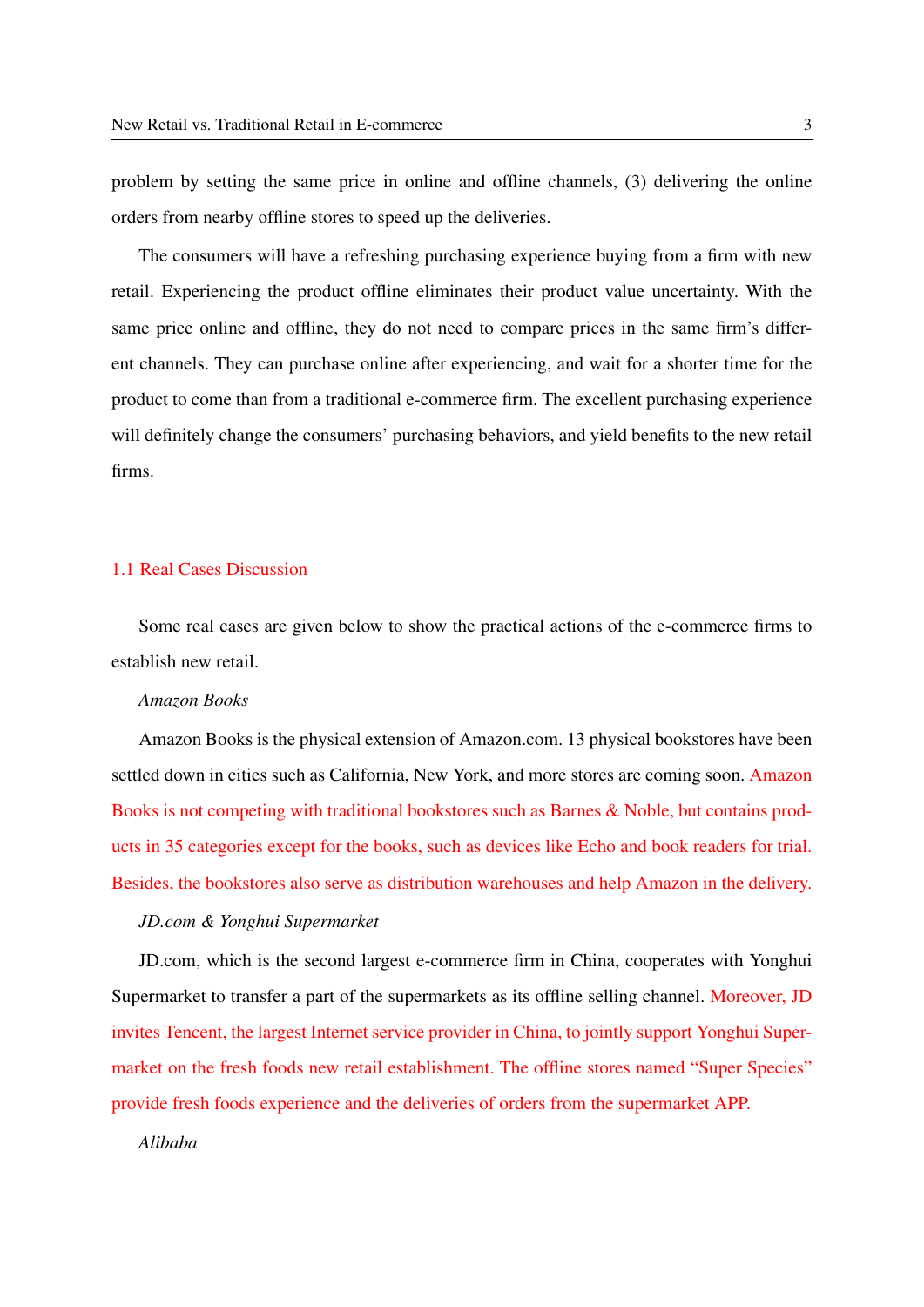Alibaba exhibits its online clothes in clothes shops named "Simple Style" to provide tryon service. The value uncertainty in online clothes purchasing is always very high, but in the offline shops, consumers can try the clothes on and eliminate the uncertainty. They can buy the clothes immediately from the offline shops, or they can buy it online through the QR code on the clothes and wait at home for only a few hours. Alibaba also builds fresh food stores named "HEMA" for consumers to experience, and provides both the online and offline purchasing ways.

Although the cases above seem to go very well, the truth is that the offline stores in the real cases are very few. They are only trials for the later process of the complete development of new retail. There are three main difficulties that the e-commerce firms will encounter:

(1) There is a tradeoff between the channel building cost and the distances of the stores to the consumers. Closer distances to consumers will be easier for consumers to come, and consequently attract more demand. However, to cover a fixed market area, closer distances require more offline stores, leading to a higher channel building cost.

(2) The online competitors will compete with them for the market share. When the new retail firm establishes the offline channel, the well-developed or newly-built online competitors will not wait for it to finish.

(3) The combination of the online and offline channels gives rise to difficulty in recognizing consumers. Online consumers are easy to recognize by their accounts, but identifying a consumer in both channels needs high technology support, and should avoid the violation of consumer privacy at the same time.

In our model, we properly capture these three problems perspectively and find the solutions to these problems, which will be elaborated in the next subsection.

# 1.2 The Model and Results

To investigate the problems above, we develop a duopoly model with a new retail firm and an online firm, who sell the same product during two selling periods. The new retail firm offers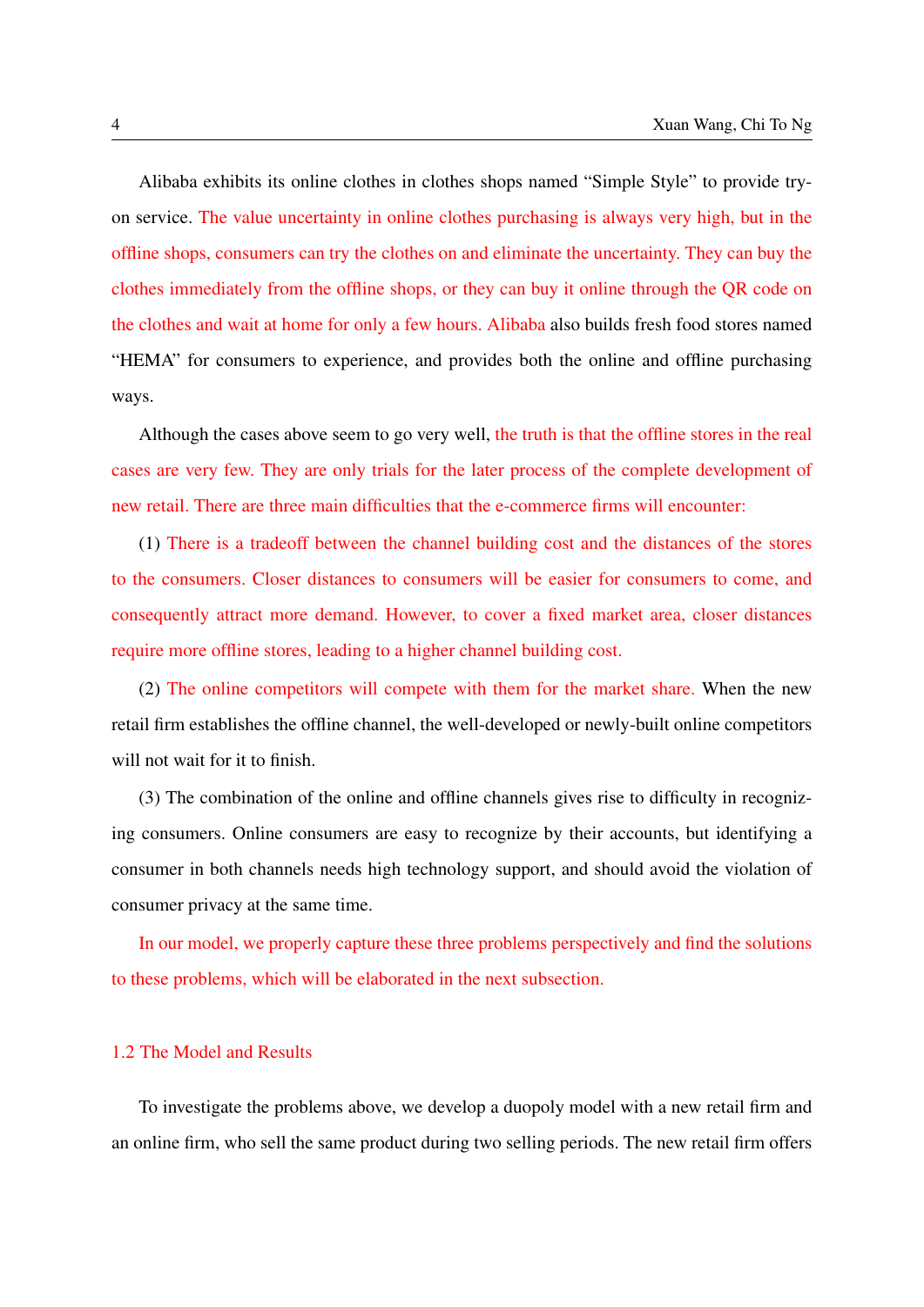the same price in online and offline channels, a certain product value in offline stores and highspeed deliveries for online orders from offline stores. The online firm provides product with value uncertainty, and normal-speed deliveries.

The channel cost of the new retail firm is higher than that of the online firm, including the cost of channel establishment, logistics, etc. Here, we capture the problem of channel building tradeoff between the hassle cost to consumers and the channel cost. When the hassle cost decreases, the channel cost will quadratically increase.

The consumers of the new retail firm resolve the value uncertainty offline in the first period, and can purchase the product online in the second period. The consumers of the online firms buy the product with uncertainty for the first time, and if they buy the product for the second time, the product value is certain because of the first-time purchasing. The consumers are heterogenous in the sensitivity to the hassle cost of purchasing, which is measured by the average hassle distance between the consumers and the nearest offline stores. The consumers will compare the utilities from the two firms and maximize their overall utilities across the two selling periods.

The new retail firm and the online firm seek to occupy the market share, for which price competition is commonly used. We adopt the behavior-based pricing (BBP) competition model, in which the two firms offer different prices in the second period to consumers with different purchasing behaviors/histories (which firm they buy from) in the first period. In the BBP model, after the two firms announce prices in the first period, they will offer a pair of prices in the second period: one to its previous consumers for retaining them, and one to the competitor's previous consumers for attracting them. The consequence is that a part of consumers switch from their first-period chosen firm to the other firm. We solve for the Nash equilibrium of the two-period game. In addition, we also consider a benchmark pricing model, in which the consumer behaviors/histories are out of consideration.

One necessary matter of using BBP is the consumer recognition on their historical purchasing behaviors/histories. Consumers with different behaviors will be offered different prices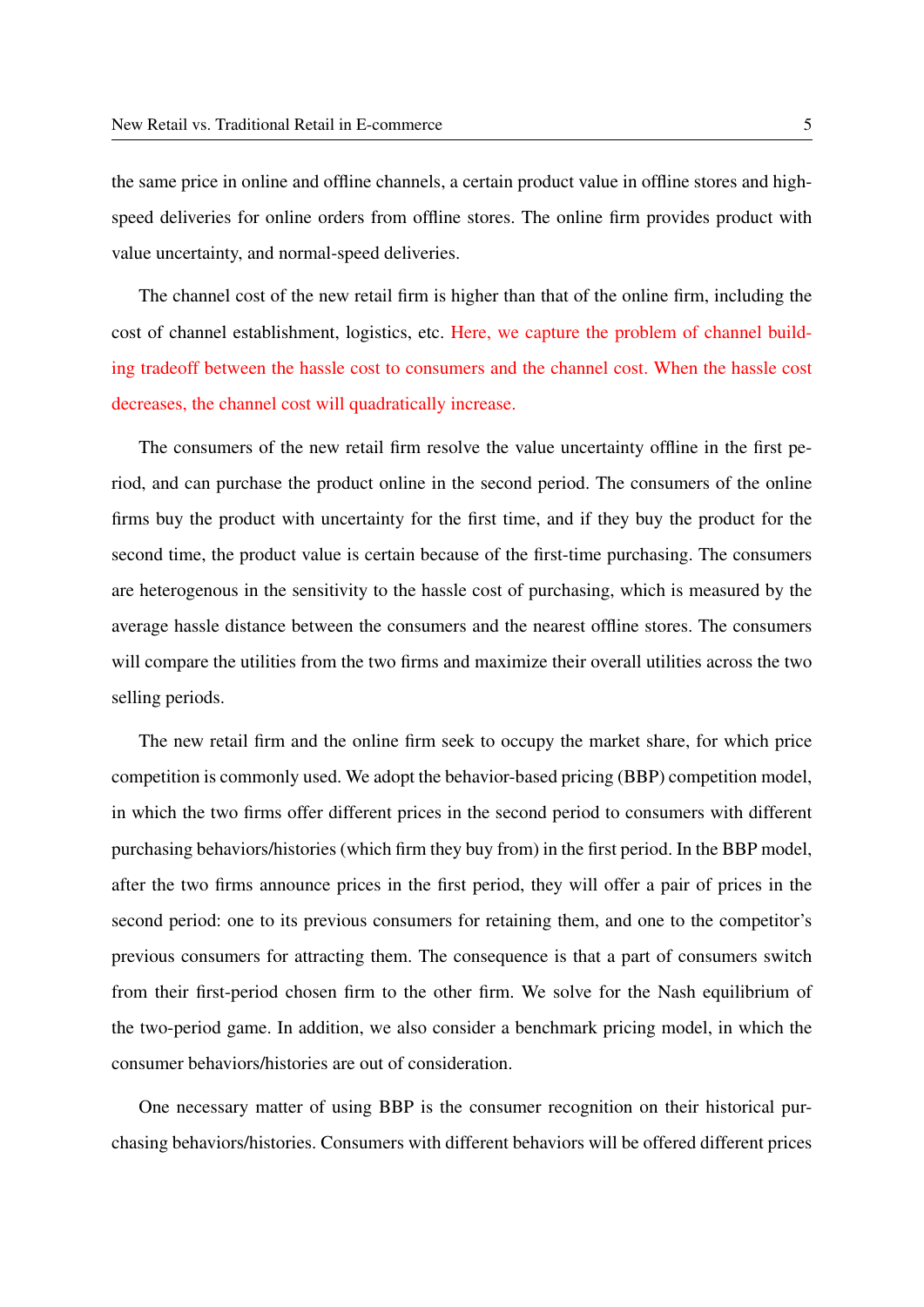from the firms. However, in new retail, consumer may not be completely recognized. To capture the problem of consumer recognition, we consider the situation that the new retail firm cannot recognize all its previous consumers, to investigate the influence of the difficulty of consumer recognition.

The BBP model is not new, but our model has unique novelties. First, we are the first to properly use it in a new retail and online competition problem. In our model, the second period is not the repeat of the first period, but fits the features of purchasing from the new retail firm and the online firm. We also consider the situations using behavior-based pricing (BBP) and without consideration of consumer behaviors/histories, to compare the new retail firm's decisions on channel building. Second, we consider different channel costs of the two firms. The new retail firm's choice on how well to build its offline stores to balance the channel cost and consumers' distances (or hassle costs) to offline stores is a significant problem. Third, considering the difficulty in consumer recognition, we analyze the situation when consumers are not completely recognized.

The results we obtain provide valuable insights to the new retail development in e-commerce. Each price of the new retail firm, which is the first-period price, the second-period price to own consumers or the second-period price to competitor's consumers, is higher than the corresponding price of the traditional online firm. The reason is that the new retail firm has a higher channel cost in building offline stores and high-speed deliveries from the stores. Under certain condition, the new retail firm will establish a larger hassle cost to consumers in the BBP model than that in the benchmark model. Interestingly, the difficulty of consumer recognition leads the new retail firm to occupying market share. Meanwhile, it may benefit the new retail firm.

The rest of the paper is organized as follows. We present the literature review following the Introduction. In Sections [3](#page-8-0) and [4,](#page-10-0) we introduce the model setup and present the benchmark model without consideration of consumer behaviors. In Section [5,](#page-13-0) we solve for the Nash equilibrium with BBP competition. In Sections [6](#page-17-0) and [7,](#page-19-0) we analyze the impact of the BBP com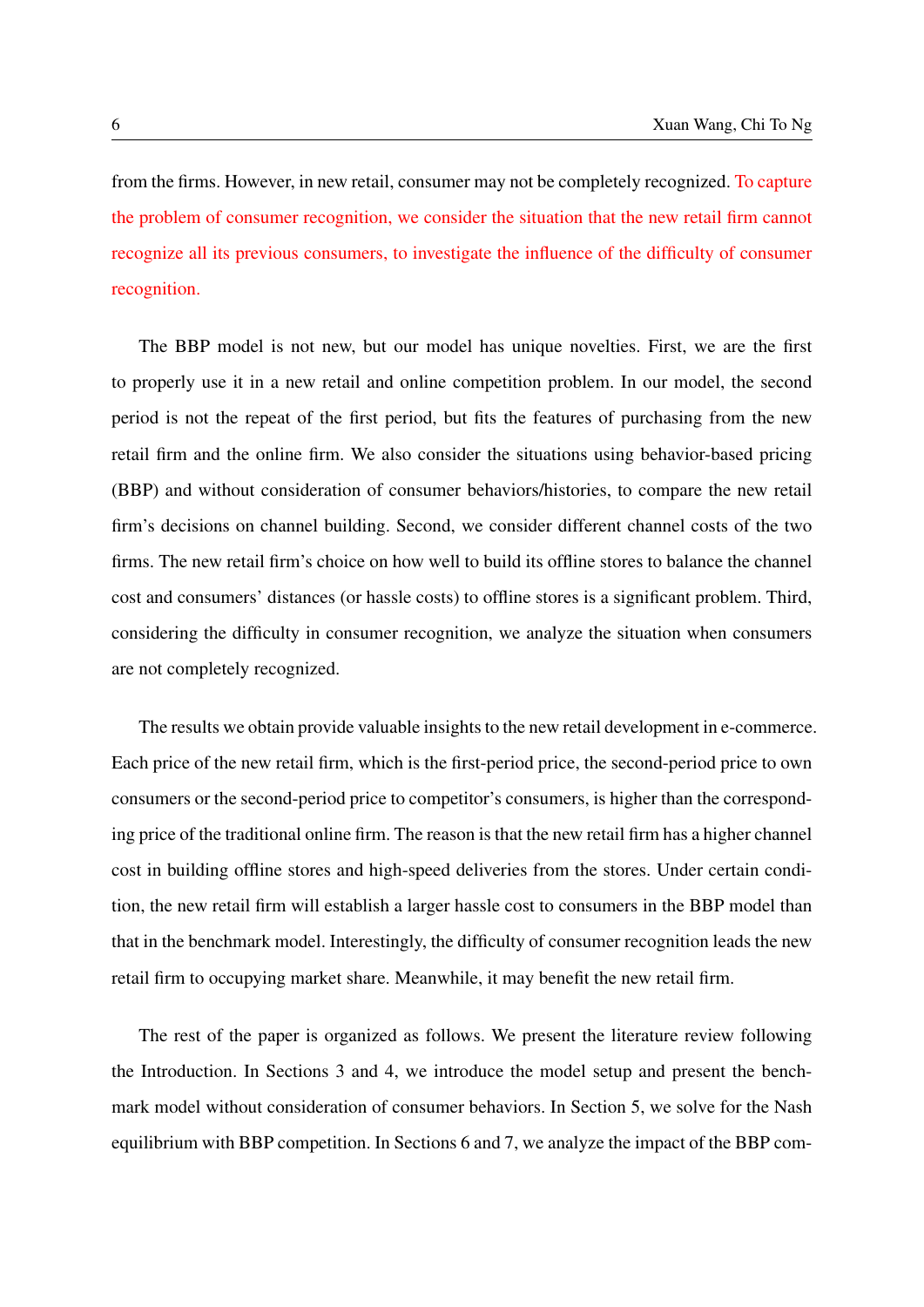petition and consumer recognition. We conclude the managerial implications and directions for future research in Section [8.](#page-22-0) All proofs appear in the Appendix.

# 2 Literature review

The new retail is the integration of the online and offline channels. In the retailing channel studies, there is a literature stream studying the competition between the manufacturer and its independent retailers. [Chiang et al.](#page-23-0) [\(2003\)](#page-23-0) construct a price setting game to show that direct marketing of the manufacturer helps in improving its profit. Meanwhile, the participation of manufacturer may not hurt the retailer because of a lower wholesale price. [Cattani et al.](#page-23-1) [\(2006\)](#page-23-1) study the pricing matching between the manufacturer and the retailer. They find that when the direct channel of manufacturer is not convenient enough for the consumers, the equal-pricing is preferred. Otherwise, the equal-pricing policy will be abandoned. [Liu and Zhang](#page-25-0) [\(2006\)](#page-25-0) conclude that the retailer is worse off when it can personalized pricing. Other aspects, e.g., sales effort [\(Tsay and Agrawal](#page-25-1) [2004\)](#page-25-1), service decisions and competition [\(Hu and Li](#page-24-0) [2012,](#page-24-0) [Chen et al.](#page-23-2) [2008\)](#page-23-2), and drop-shipping [\(Netessine and Rudi](#page-25-2) [2006\)](#page-25-2), are also studied.

Recently, [Li et al.](#page-24-1) [\(2017\)](#page-24-1) focus on the impact of the retailer's risk-averse behavior and the selling cost of manufacturer on the optimal supply chain decisions. [Li et al.](#page-24-2) [\(2016\)](#page-24-2) also consider the retailer's risk-averse and present an improved risk-sharing contract for the supply chain cooperation. [Amrouche and Yan](#page-23-3) [\(2016\)](#page-23-3) investigate the wholesale pricing of the manufacturer when it simultaneously manages an online channel and a traditional retail channel. [Soleimani](#page-25-3) [et al.](#page-25-3) [\(2016\)](#page-25-3) study the pricing strategies of dual-channel under centralization and decentralization. [Ding et al.](#page-23-4) [\(2016\)](#page-23-4) consider a hierarchical pricing decision process and find the optimal pricing strategy in a dual-channel supply chain with a manufacturer as the leader and a retailer as the follower. In the same setting, [Huang et al.](#page-24-3) [\(2018\)](#page-24-3) extend to consider an optimization problem under stochastic demand.

Omni-channel management is also broadly studied, the goal of which is to provide all available channels to consumers without barriers. [Ansari et al.](#page-23-5) [\(2008\)](#page-23-5) empirically study the customer migration between channels. [Ofek et al.](#page-25-4) [\(2011\)](#page-25-4) explore the impact of product re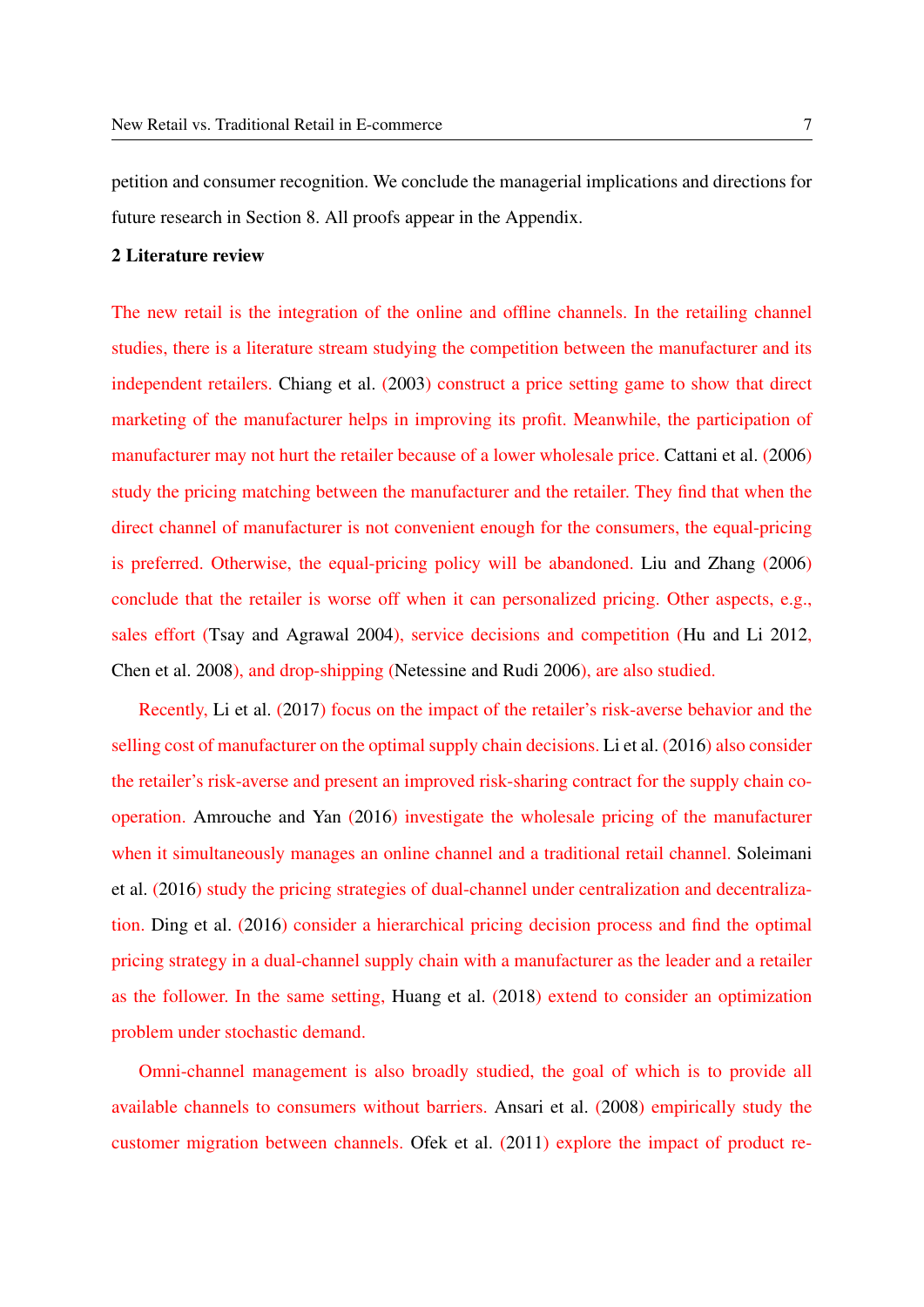turns in the omni-channel setting. [Gao and Su](#page-24-4) [\(2016\)](#page-24-4) develop a theoretical framework to study the impact of Buy-Online-and-Pick-up-in-Store on the store operations. Unlike the concept of omni-channel, the concept of new retail in our paper focuses on the integration of online and offline channels. The new retail does not consider all the available channels, and is also an improvement of omni-channel in the consumer data collection (recognition).

Our work is also closely related to a literature stream of the behavior-based pricing. [Fuden](#page-24-5)[berg and Villas-Boas](#page-24-5) [\(2006\)](#page-24-5) present a comprehensive review. Villas-Boas [\(2004\)](#page-25-5) considers a monopoly model in which the firms live infinitely and each consumer lives for two periods. He shows that the monopolist is worse off than if it could not recognize its previous customers. Villas-Boas [\(1999\)](#page-25-6) studies in the similar setup and shows that in a duopoly market, the firms offer lower prices to attract the competitor's consumers. Fudenberg and Tirole [\(2000\)](#page-24-6) study the duopoly poaching under both short-term and long-term contracts when consumer's brand preferences are fixed or independent over time. Zhang [\(2011\)](#page-25-7) shows that behavior-based personalization damages the product differentiation and intensifies the price competition. Shaffer and Zhang [\(2000\)](#page-25-8) find that price discrimination leads to lower prices. When the demand is symmetric (asymmetric), charging lower prices to the competitor's (own) consumers is optimal. Gehrig et al. [\(2011\)](#page-24-7) consider a model in which a new firm shows up in the market but does not have the access to consumer purchasing histories, and implies that the use of BBP is for exploitation, not exclusion.

The literature also examines when the firm should conduct the BBP. Acquisti and Varian [\(2005\)](#page-23-6) study the situation when firms can commit to a pricing policy with price discrimination or not, and conclude that it is never optimal for the firm to distinguish the high-value and low-value consumers. Pazgal and Soberman [\(2008\)](#page-25-9) examine the competitive effect when firms are able to commit about whether to conduct behavior-based pricing, and conclude that firms' profits of conducting BBP are always lower than those without BBP. Esteves [\(2010\)](#page-23-7) extends this finding when the consumers are myopic. Shin and Sudhir [\(2010\)](#page-25-10) attempts to answer the firms' dilemma that when firms should conduct behavior-based pricing, considering two features of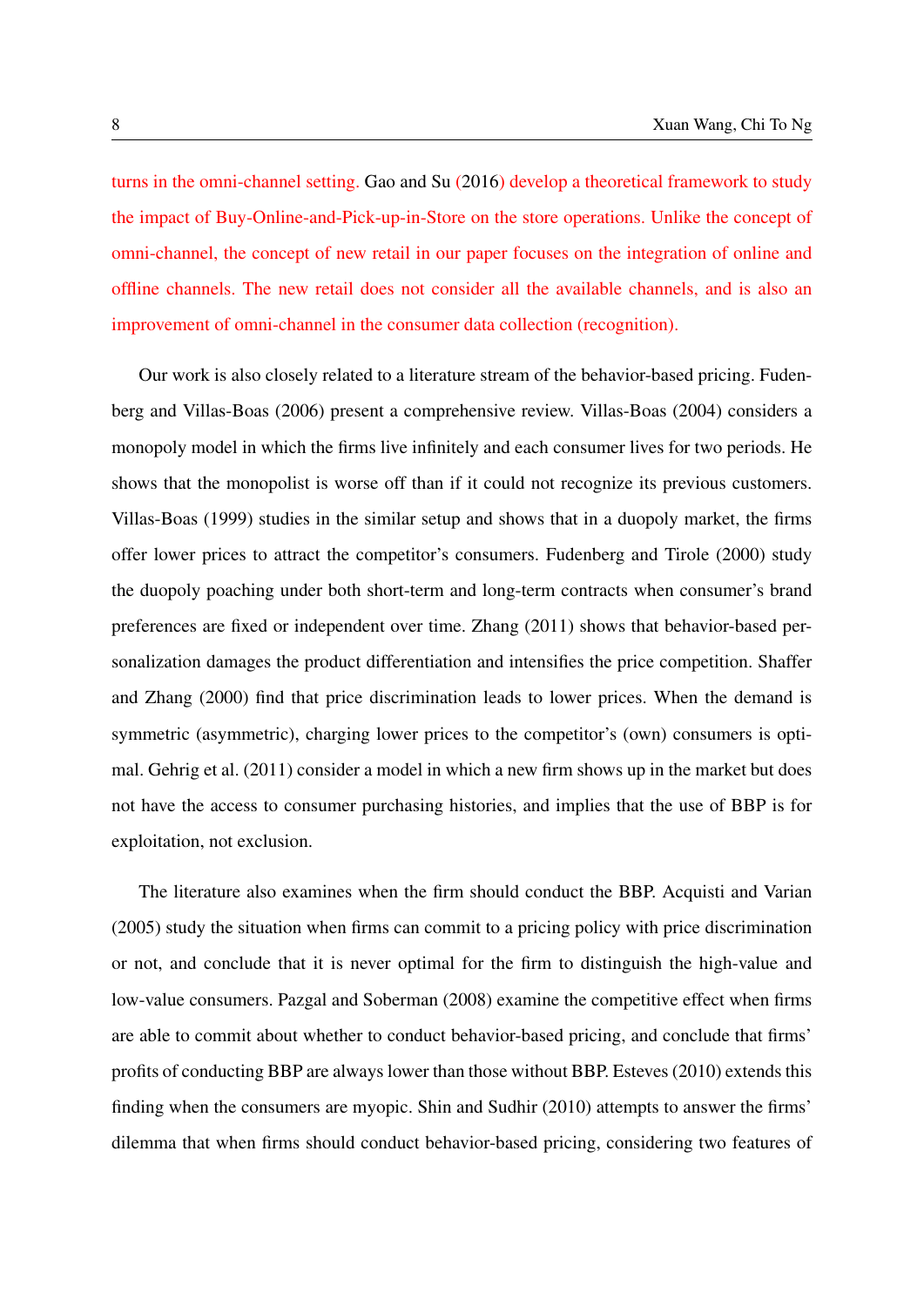consumers: heterogeneity in consumer value and changing preference. Chen [\(2008\)](#page-23-8) studies the situation when the market consists of a stronger firm and a weaker firm, and concludes that when the weaker firm can exist in the market, and BBP benefits the consumers. Gehrig et al. [\(2012\)](#page-24-8) develop asymmetric duopoly model to show that the uniform pricing is better off than history-based pricing, and the latter benefits the consumers.

Some studies focus on the impact on the BBP decisions of other factors. Li and Jain [\(2015\)](#page-24-9) considers the consumer unfairness with behavior-based pricing, and studies the impact of fairness concerns on firms' prices, profits, consumer surplus and social welfare. Jing [\(2016\)](#page-24-10) studies the firms' quality differentiation and profits in BBP model, when the product qualities are exogenous or endogenous. Rhee and Thomadsen [\(2016\)](#page-25-11) study the asymmetric BBP model with vertical differentiation, and highlight the quality-adjusted cost difference between firms, and consumer discounting and firm discounting. Colombo [\(2016\)](#page-23-9) develops a BBP model with incomplete information on consumers' purchasing histories and shows that the impact of information accuracy on profits is non-monotonic. Esteves and Cerqueira [\(2017\)](#page-23-10) are the first considering the firms' advertising efforts on prices to target consumers in a BBP model. Caillaud and De Nijs [\(2014\)](#page-23-11) consider the pricing discrimination with loyalty reward, which helps the firm in extracting more surplus from consumers who reveal strong preferences and in recognizing new consumers.

## <span id="page-8-0"></span>3 The model

We consider a duopoly market, which consists of a new retail firm  $(n$ -firm) and an online firm (o-firm), selling the same product during two selling periods. The production cost of the product is *c*, which is assumed to be zero without loss of generality. The base value of the product is *v*. Following the literature (Li and Jain [2015,](#page-24-9) Jing [2016,](#page-24-10) Rhee and Thomadsen [2016\)](#page-25-11), *v* is assumed to be constant and sufficiently high, so the market is fully covered.

The n-firm combines the online and offline channels, and offers the same price  $p_n$  in the two channels. We assume that one consumer to the new retail firm will first go to the offline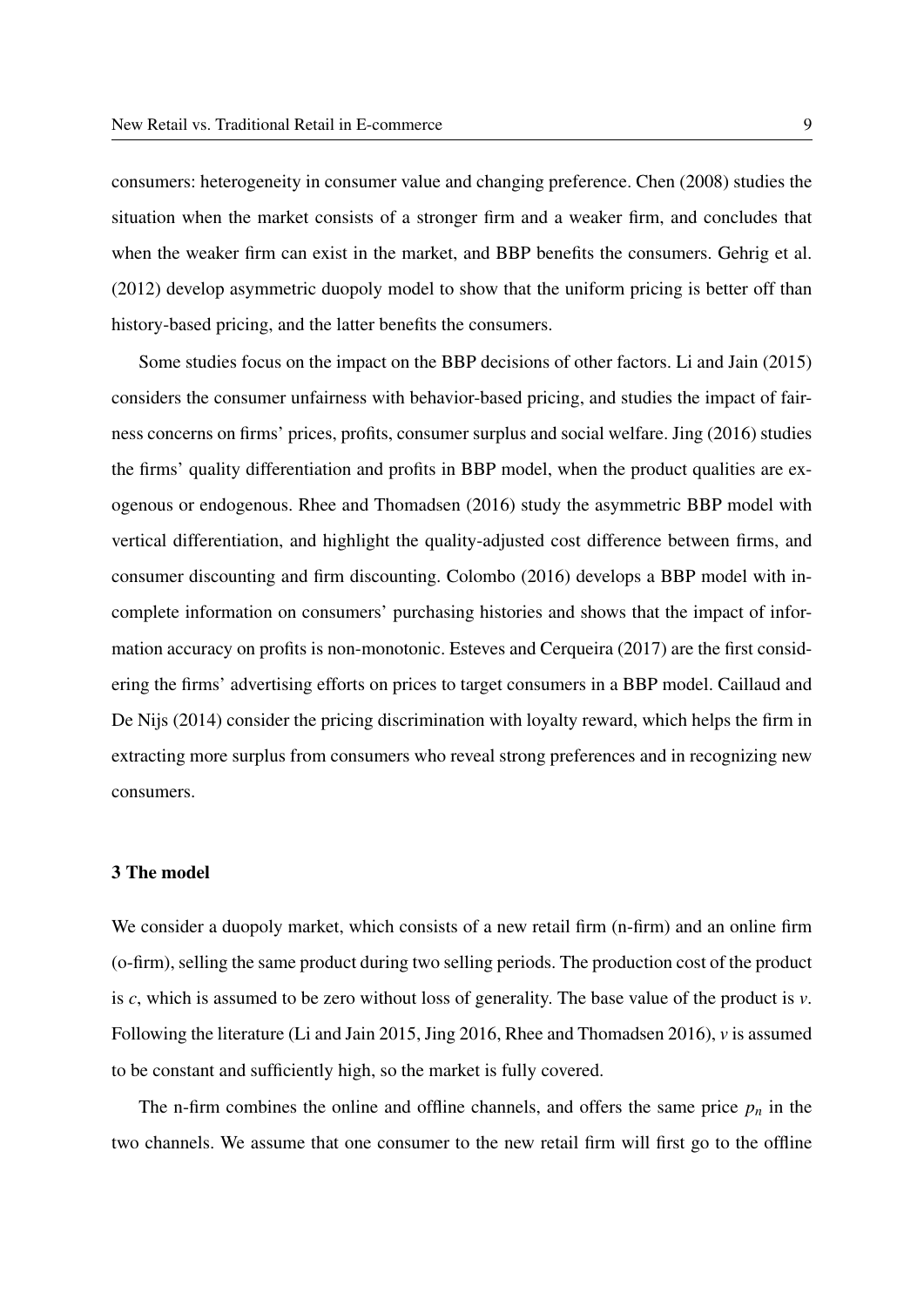stores to certain the value *v* with hassle cost  $t_n$  (transportation cost) and pay  $p_n$ . After that, he will buy the product online with the certain value  $\nu$  with a hassle cost  $h_n$  (paying shipping fees, waiting for the product to come). As the hassle costs in two periods are the costs of getting the product, by self immediately with  $t_n$  or by waiting for a high-speed delivery with  $h_n$ , the consumer experiences do not differ much. We assume that  $t_n = h_n$  for the model efficiency. The combined channel cost of selling one product is *cn*.

The online firm only provides online channel. One consumer to the online firm will buy with value uncertainty (discount) of  $\alpha v$  at price  $p_o$ , and the hassle cost is  $h_o$ . We assume that all consumers are homogenous in the value uncertainty. After the first trial in the first period, the consumer will buy with certain value *v* with the same price  $p<sub>o</sub>$  and hassle cost  $h<sub>o</sub>$  for the second time. The channel cost of the online firm for selling one product is *co*.

With shorter distances to offline stores and higher speed deliveries, the n-firm is more convenient for consumers to purchase from than the o-firm. Hence, the consumer hassle cost of buying from the n-firm is less than that of the o-firm, that is,  $h_n < h_o$ . Meanwhile, the n-firm builds two combined channels and the o-firm has one online channel. Thus, the channel cost of the n-firm is higher than that of the o-firm, that is,  $c_n > c_o$ . Both firms seek to maximize their overall profits across the two periods.

We assume that consumers are heterogeneous in the sensitivity of hassle cost. The sensitivity level  $\theta$  is assumed to be uniformly distributed at [0,1]. The consumer utility of purchasing from the n-firm in each period is  $v - p_n - \theta h_n$ . For the o-firm, the utility of a first-time consumer is  $\alpha v - p_o - \theta h_o$ , and the utility of a second-time consumer is  $v - p_o - \theta h_o$ . The consumers compare the utilities of purchasing from the two firms and maximize their overall utility across the two periods.

We adopt the behavior-based pricing (BBP) model, in which both firms try to occupy the other firm's previous consumers with the tool of price. In the second period, they discriminate consumers by offering different prices to their previous consumers and its competitor's consumers. Thus, they decide a set of prices: the first-period price  $p_i, i \in [n, o]$ , the second-period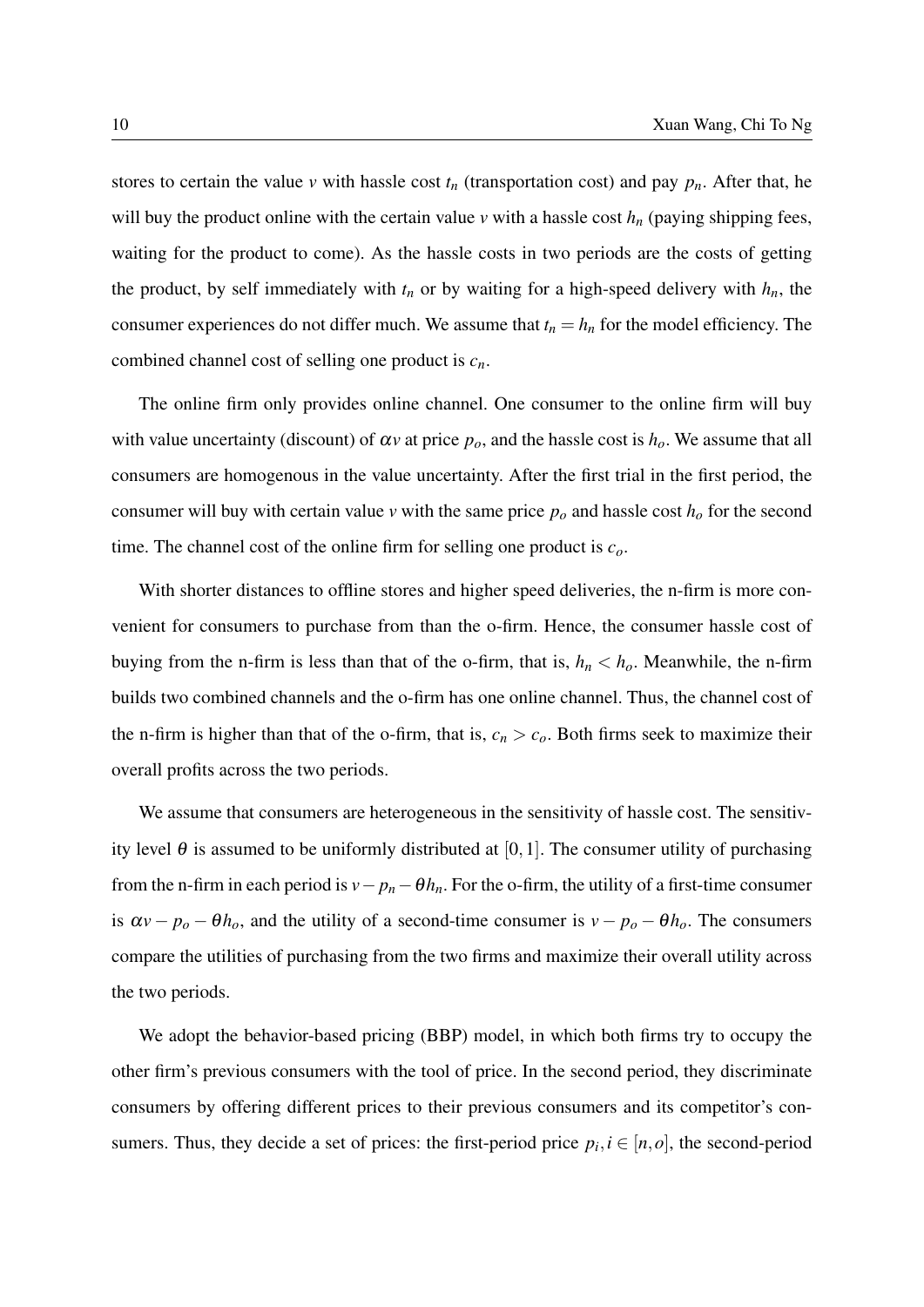<span id="page-10-1"></span>

Fig. 1: The market structure of the behavior-based pricing model.

price to its first-period consumers  $p_{ii}$  and the second-period price to the competitor's first-period consumers  $p_{ji}$  ( $j \neq i, j \in [n, o]$ ). The consequence is that in the second period, the two firms will poach the other firm's first-period market share.

The market structure in the two selling periods is illustrated in Fig. [1.](#page-10-1) In the first period, the consumers with  $0 < \theta < \theta_1$  buy from the o-firm with product value  $\alpha v$ , and the left consumers buy from the n-firm with certain product value *v*. In the second period, the o-firm's first-period market share is split into two market shares of two firms by  $\theta_{2o}$ . The n-firm's first-period market share is also split by  $\theta_{2n}$ , but the difference is that for consumers in  $[\theta_1, \theta_{2n}]$ , the product value is  $\alpha v$  because it is the first time for them to purchase from the o-firm.

#### <span id="page-10-0"></span>4 Benchmark without consideration of consumer behaviors

Before proceeding, we present a benchmark model in which consumer behaviors/histories are not taken into account. In this case, the prices offered by one firm in two periods are the same.

The consumers make purchasing decisions to maximize their utilities across the two periods. As shown in Fig. [2,](#page-11-0) the marginal consumer who is indifferent in buying from the two firms locates at  $\theta'$ . Consumers with  $\theta < \theta'$  choose the o-firm because they are less sensitive to hassle cost, while consumers with  $\theta > \theta'$  choose the n-firm. And in the first period, the o-firm's consumers purchase with uncertain value  $\alpha v$ . Solving  $(\alpha v - p'_o - \theta' h_o) + (v - p'_o - \theta' h_o) =$  $2(v - p'_n - \theta' h_n)$ , we have

$$
\theta' = \frac{2(p'_n - p'_o) - v(1 - \alpha)}{2(h_o - h_n)}
$$
(1)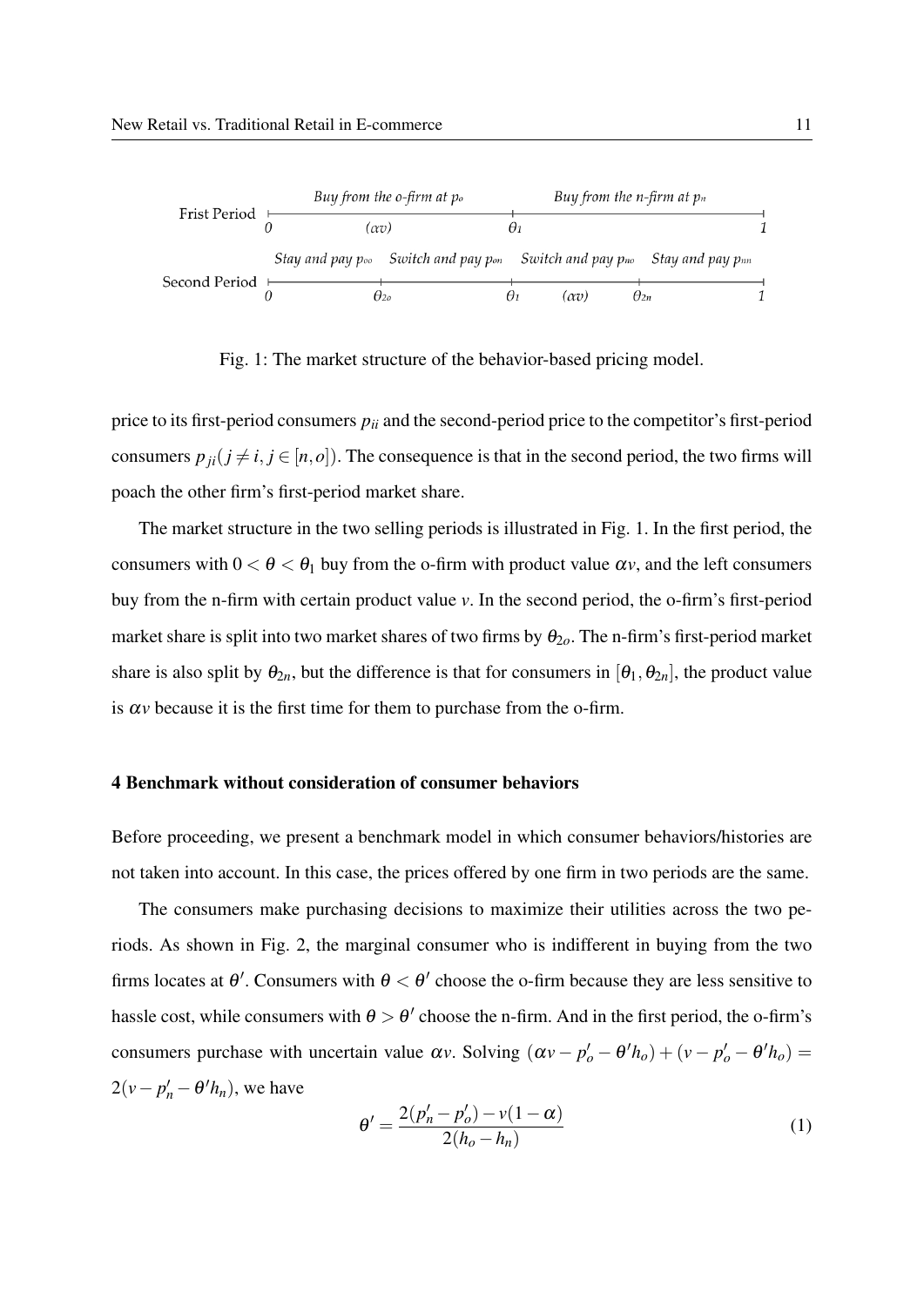<span id="page-11-0"></span>

Fig. 2: The market structure without consideration of consumer behaviors.

The o-firm maximizes its profit  $\pi'_o = 2(p'_o - c_o)\theta'$ , while the n-firm maximizes its profit  $\pi'_n = 2(p'_n - c_n)(1 - \theta')$ . The Nash equilibrium of the two firms are given in the following proposition.

<span id="page-11-1"></span>Proposition 1 *(Equilibrium without consideration of consumer behaviors) The prices of the* two firms are  $p'_o = [2(c_n + 2c_o) + 2(h_o - h_n) - v(1 - \alpha)]/6, p'_n = [2(2c_n + c_o) + 4(h_o - h_n) +$  $p_0$   $p_1$   $p_2$   $p_3$   $p_4$   $p_5$   $p_6$   $p_7$  *The market cutoff*  $\theta' = [2(c_n - c_o) + 2(h_o - h_n) - v(1 - h_o)]$  $\alpha$ )]/[6( $h_o - h_n$ )]. *The market share of the o-firm is*  $s_o = \theta'$  *and the n-firm is*  $s_n = 1 - \theta'$ *.*  $s_o < (\geq) s_n$  *when*  $2(c_n (c_o) - (h_o - h_n) - v(1 - \alpha) < (\geq)0.$ *The profits of the two firms are*  $\pi_o' = [2(c_n - c_o) + 2(h_o - h_n) - v(1 - \alpha)]^2/[36(h_o - h_n)], \pi_n' =$  $[4(h_o-h_n)-2(c_n-c_o)+v(1-\alpha)]^2/[36(h_o-h_n)]$ .  $\pi_o < (\geq)\pi_n$  when  $2(c_n-c_o)-(h_o-h_n)$  $v(1-\alpha) < (\geq)0$ . *In addition, the n-firm can exist in the market only when*  $\theta' < 1$ *, that is,*  $2(c_n - c_o) - 4(h_o -$ 

 $h_n$ ) –  $v(1 - \alpha) < 0$ . The o-firm can exist in the market when  $\theta' > 0$ , that is  $2(c_n - c_o) + 2(h_o - \alpha')$  $h_n$ ) – *v*(1 –  $\alpha$ ) > 0*.* 

The proposition shows that the n-firm provides a higher price than that of the o-firm. The reason is that the n-firm has a higher channel cost, and it provides the consumers with lower hassle cost and no value uncertainty. The market shares and profits of the two firms are influenced by the differences between the channel costs, hassle costs, and value uncertainties of the two firms:  $c_n - c_o$ ,  $h_o - h_n$ , and  $v(1 − α)$ . When  $2(c_n - c_o) - (h_o - h_n) - v(1 − α) < (≥)0$ , the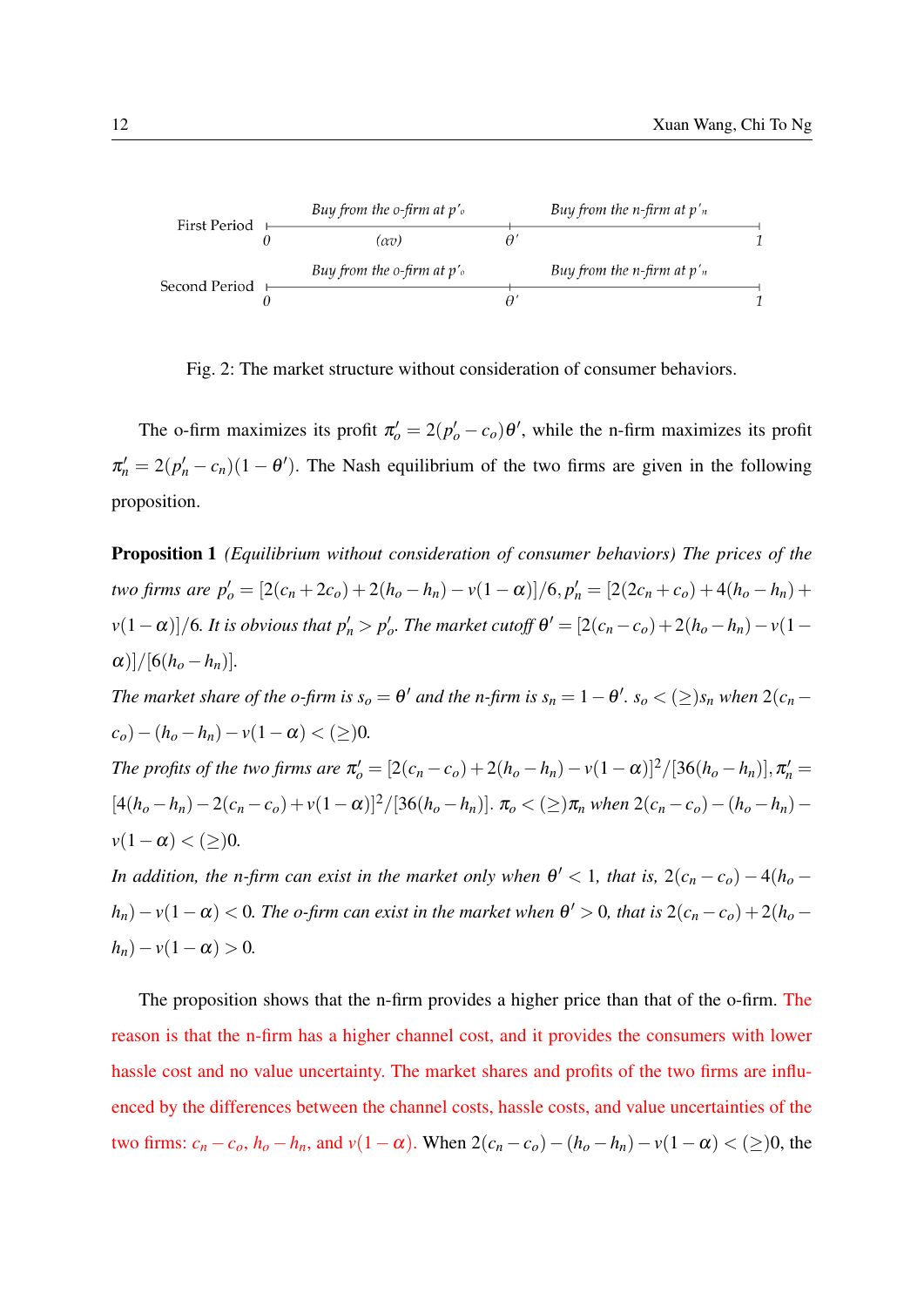market share and the profit of the o-firm are smaller (larger) than those of the n-firm. When  $2(c_n - c_o) - 4(h_o - h_n) - v(1 - \alpha) < 0$ , the n-firm can survive in the market, or the o-firm will occupy all the market share. When  $2(c_n - c_o) + 2(h_o - h_n) - v(1 - \alpha) > 0$ , the o-firm can survive in the market, or the n-firm will occupy all the market share.

In this paper, we emphasize the three problems faced by the new retail firm (n-firm): the choice on the distance of offline stores to consumers, the price decision in price competition, and the difficulty of consumer recognition. We now discuss the first problem: the distance of offline stores to consumers. As a shorter distance between the consumers and the offline stores indicates smaller transportation cost, shipping fee and waiting time, that is, a smaller hassle cost to the consumers. Therefore, the distance problem can be reflected by the hassle cost  $h_n$ . To provide a lower average hassle cost (shorter distance) to consumers in a market area, the nfirm must build more offline stores with a higher cost. Given the existing online hassle cost *h<sup>o</sup>* and the corresponding channel cost  $c<sub>o</sub>$ , the n-firm decreases the hassle cost to  $h<sub>n</sub>$  with a higher channel cost *cn*.

We assume that the relation between the reduced hassle cost and increased channel cost is quadratic:  $c_n - c_o = A(h_o - h_n)^2$ . Transforming it into  $c_n = A(h_o - h_n)^2 + c_o$ , this formula follows the commonly used quadratic cost function  $c = aq^2 + bq + d$  in the operations management research with  $b = 0$ .  $\frac{\partial c_n}{\partial (h_o - h_n)} = 2A(h_o - h_n) > 0$  satisfies the property that the marginal channel cost of reducing consumer hassle cost increases as  $h<sub>o</sub> - h<sub>n</sub>$  increases, which corresponds to the reality.

<span id="page-12-0"></span>Substituting  $c_n - c_o = A(h_o - h_n)^2$  into the n-firm's profit  $\pi'_n = [2(c_n - c_o) - 4(h_o - h_n) \nu(1-\alpha)^2/[36(h_o-h_n)]$ , we solve for the optimal  $h_n^*$  and the result is given in the following proposition.

**Proposition 2** The optimal hassle cost  $h_n'^*$  to consumers of the n-firm is

$$
(1) \text{ if } v(1-\alpha) \leq \frac{2}{3A}, (h_o - h_n)^* = \frac{2 + \sqrt{4 - 6Av(1-\alpha)}}{6A}, \text{ so } h_n'^* = \left(h_o - \frac{2 + \sqrt{4 - 6Av(1-\alpha)}}{6A}\right)^+,
$$
\n
$$
(2) \text{ if } v(1-\alpha) > \frac{2}{3A}, (h_o - h_n)^* = \frac{\sqrt{4 + 2Av(1-\alpha)} - 2}{2A}, \text{ so } h_n'^* = \left(h_o - \frac{\sqrt{4 + 2Av(1-\alpha)} - 2}{2A}\right)^+,
$$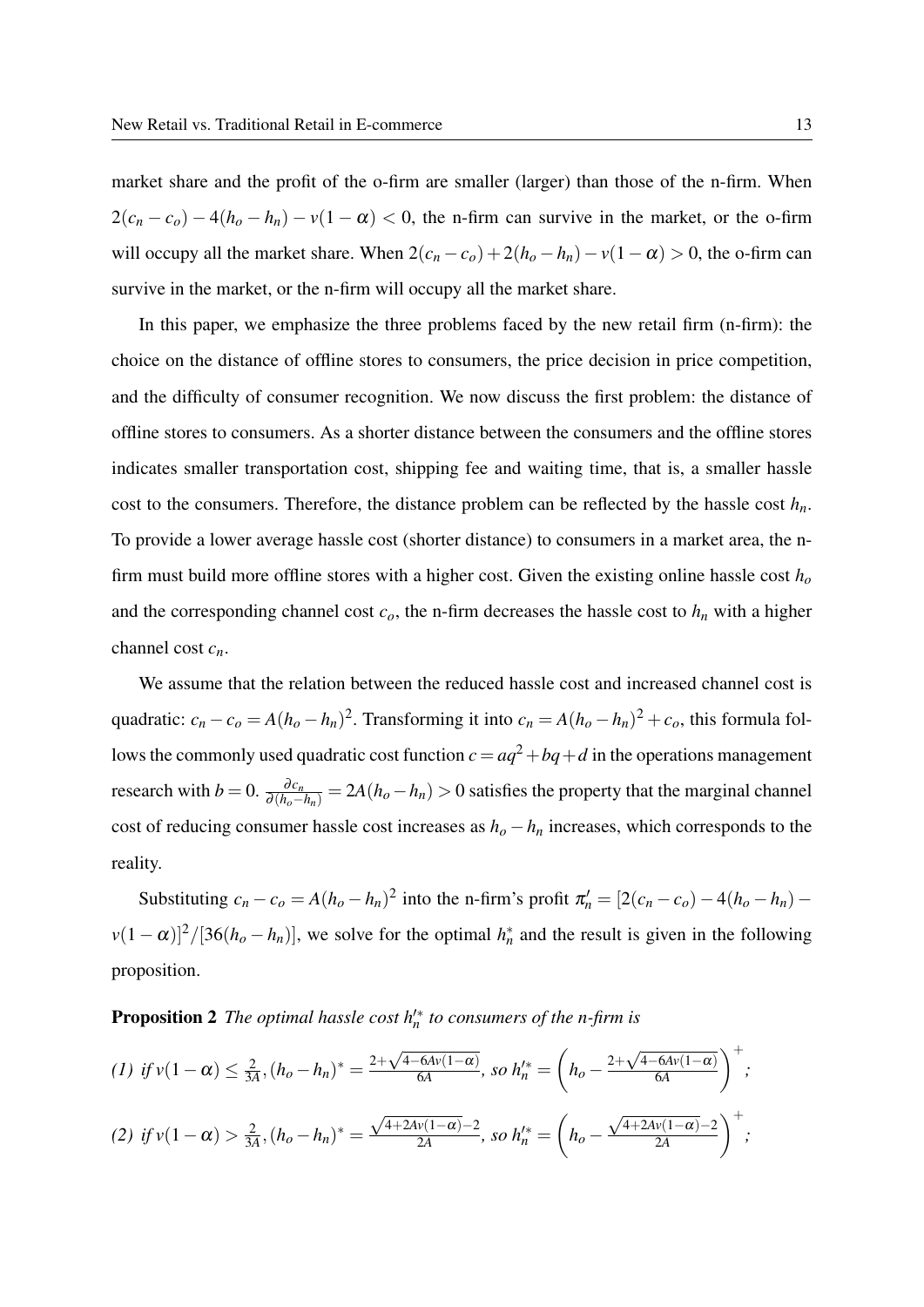*, since the hassle cost h*0∗ *<sup>n</sup> must be positive.*

This proposition indicates that, when the consumer value uncertainty of the o-firm  $v(1-\alpha)$ is smaller or larger than  $\frac{2}{3A}$ , the n-firm will provide different optimal hassle costs to consumers. We can observe that when  $h_n < h_n^*$ , as the hassle cost  $h_n$  increases, the profit of the n-firm increases. This counter-intuitive result is because although the higher hassle cost has a negative impact on the consumers' purchasing decisions, the benefit due to the quadratical decrease of the channel cost will overweigh the negative impact, and consequently increase the profit.

#### <span id="page-13-0"></span>5 Competition with behavior-based pricing

In this section, we study the price competition with behavior-based pricing. The two firms try to poach the competitor's market share in the second period, by offering different prices to consumers with different purchasing behaviors in the first period.

We solve for the subgame-perfect equilibrium of the two-period game backwards. We will first analyze the consumer choices and the firms' pricing decisions in the second period, taken the first-period market share as given.

#### 5.1 Competition in the second period

In the second period, the market share in the first period is taken as settled. We assume a cutoff value  $\theta_1$  such that consumers with  $\theta < \theta_1$  purchase from the o-firm in the first period, while consumers with  $\theta > \theta_1$  purchase from the n-firm in the first period. Thus,  $\theta_1$  also represents the market share of the o-firm in the first period and  $1-\theta_1$  represents the market share of the n-firm.

The competitions in the second period occur separately in the market share of the n-firm and the o-firm in the first period. As shown in Fig. [3,](#page-14-0) consumers who purchase from the ofirm are divided by a new indifferent cutoff value  $\theta_{2o}$ . Consumers with  $\theta < \theta_{2o}$  buy from the o-firm for the second time in the second period, and consumers with  $\theta_{2o} < \theta < \theta_1$  switch and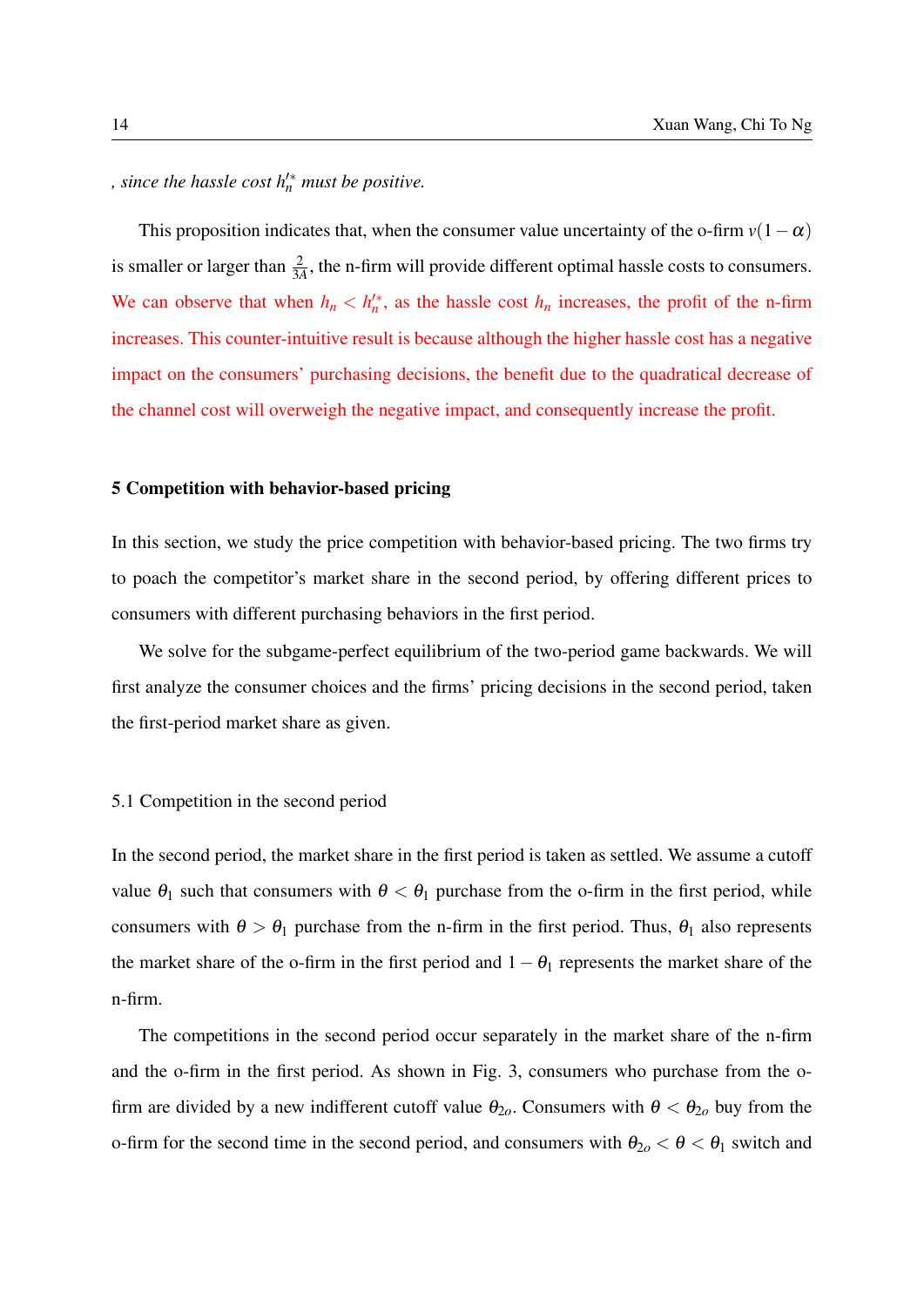buy from the n-firm for the first time in the second period. Thus,  $\theta_{2o}$  can be found by setting  $v - p_{oo} - \theta_{2o}h_o = v - p_{on} - \theta_{2o}h_n$ . Solving for  $\theta_{2o}$  yields

<span id="page-14-3"></span>
$$
\theta_{2o} = \frac{p_{on} - p_{oo}}{h_o - h_n} \tag{2}
$$

<span id="page-14-0"></span>

| Stay and pay $p_{oo}$ | Switch and pay $p_{on}$ | Switch and pay $p_{no}$ | Stay and pay $p_{nn}$ |               |   |
|-----------------------|-------------------------|-------------------------|-----------------------|---------------|---|
| Second Period         | $\theta_{2o}$           | $\theta_1$              | $(\alpha v)$          | $\theta_{2n}$ | 1 |

Fig. 3: The two competitive regions in the second period:  $\theta < \theta_1$  and  $\theta > \theta_1$ .

The o-firm sets its price to maximize its profit  $\pi_{2o}^o = (p_{oo} - c_o)\theta_{2o}$ , while the n-firm maximizes  $\pi_{2o}^n = (p_{on} - c_n)(\theta_1 - \theta_{2o})$ . The equilibrium is summarized in Lemma [1.](#page-14-1)

<span id="page-14-1"></span>Lemma 1 *(Competition on the o-firm's market share) The equilibrium can be expressed as a* function of  $\theta_1$ . The prices are  $p_{oo}^* = [(c_n + 2c_o) + \theta_1(h_o - h_n)]/3$ ,  $p_{on}^* = [(2c_n + c_o) + 2\theta_1(h_o - h_o)]/3$ *h*<sub>n</sub>)]/3. The n-firm's market share is split by two firms with  $\theta_{2o} = [(c_n - c_o) + \theta_1(h_o - h_n)]/[3(h_o - h_o)]$  $[h_n]$ .

We then consider the competition in the n-firm's market share in the first period. The consumers with  $\theta_1 < \theta < \theta_{2n}$  switch and buy from the o-firm for the first time with value  $\alpha v$ , and consumers with  $\theta_{2n} < \theta < 1$  buy from the n-firm for the second time. The new cutoff value  $\theta_{2n}$ is solved by setting  $\alpha v - p_{no} - \theta_{2o}h_o = v - p_{nn} - \theta_{2o}h_n$ . Thus,

<span id="page-14-4"></span>
$$
\theta_{2n} = \frac{p_{nn} - p_{no} - v(1 - \alpha)}{h_o - h_n}.
$$
\n(3)

In such a case, the o-firm maximizes its profit  $\pi_{2n}^o = (p_{no} - c_o)(\theta_{2n} - \theta_1)$  and the o-firm maximizes  $\pi_{2n}^n = (p_{nn} - c_n)(1 - \theta_{2n})$ . The equilibrium is summarized in Lemma [2.](#page-14-2)

<span id="page-14-2"></span>Lemma 2 *(Competition on the n-firm's market share) The equilibrium can be expressed as a* function of  $\theta_1$ . The prices are  $p_{no}^* = [(c_n + 2c_o) + (1 - 2\theta_1)(h_o - h_n) - v(1 - \alpha)]/3$ ,  $p_{nn}^* =$  $[(2c_n+c_o+(2-\theta_1)(h_o-h_n)+v(1-\alpha)]/3$ . The o-firm's market share is split by the two firms  $with \ \theta_{2n} = [(c_n - c_o) + (1 + \theta_1)(h_o - h_n) - v(1 - \alpha)]/[3(h_o - h_n)].$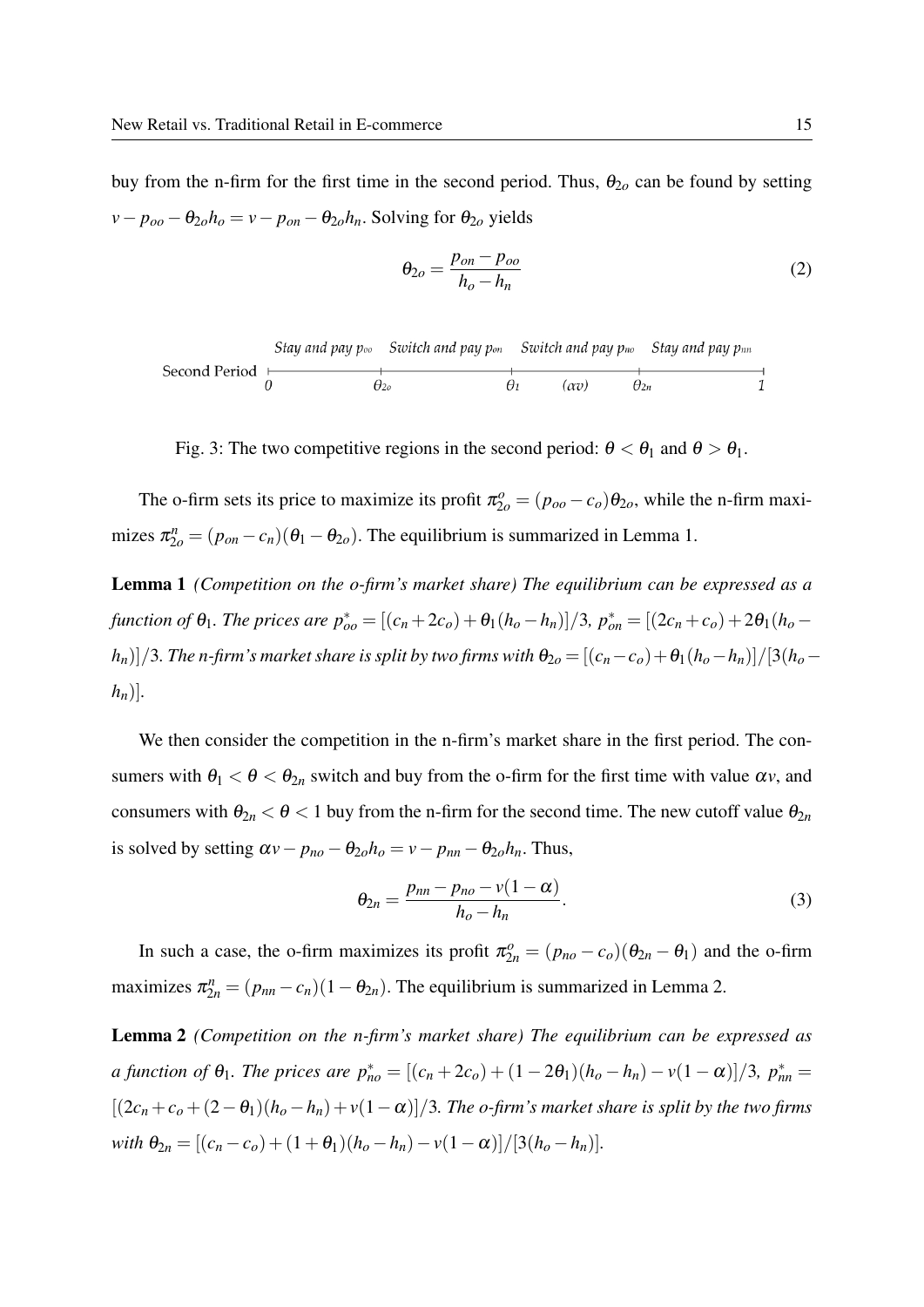Lemma [1](#page-14-1) and [2](#page-14-2) present the equilibrium results in the second period in terms of  $\theta_1$ . Next, we go back to the first period.

#### 5.2 Competition in the first period

In the first period, the consumers are clear that their choices in the first period will affect their prices in the second period. Thus, their decisions are based on the utility of two periods. As shown in Fig. [4,](#page-15-0) at the cutoff value  $\theta_1$ , the marginal consumer is indifferent between buying from the o-firm in the first period and the n-firm in the second period, and from the n-firm in the first period and o-firm in the second period, so

<span id="page-15-1"></span>
$$
(\alpha v - p_o - \theta_1 h_o) + (v - p_{on} - \theta_1 h_n) = (v - p_n - \theta_1 h_n) + (\alpha v - p_{no} - \theta_1 h_o).
$$
 (4)

From equation [\(4\)](#page-15-1) we have

<span id="page-15-2"></span>
$$
p_o - p_n = p_{no} - p_{on}.\tag{5}
$$

In Lemma [1](#page-14-1) and Lemma [2,](#page-14-2) we have obtained  $p_{no}^*$  and  $p_{on}^*$  in the function of  $\theta_1$ . By substituting  $p_{no}^*$  and  $p_{on}^*$ ,  $\theta_1$  can be represented as a function of  $p_o - p_n$ :

$$
\theta_1 = \frac{(c_o - c_n) + (h_o - h_n) - 3(p_o - p_n) - v(1 - \alpha)}{4(h_o - h_n)}.
$$
\n(6)

<span id="page-15-0"></span>

Fig. 4: The competition in the first period.

The profits of the o-firm and n-firm are the overall profits across the two periods, which can be specified using the first-period market shares determined by  $\theta_1$  and the second-period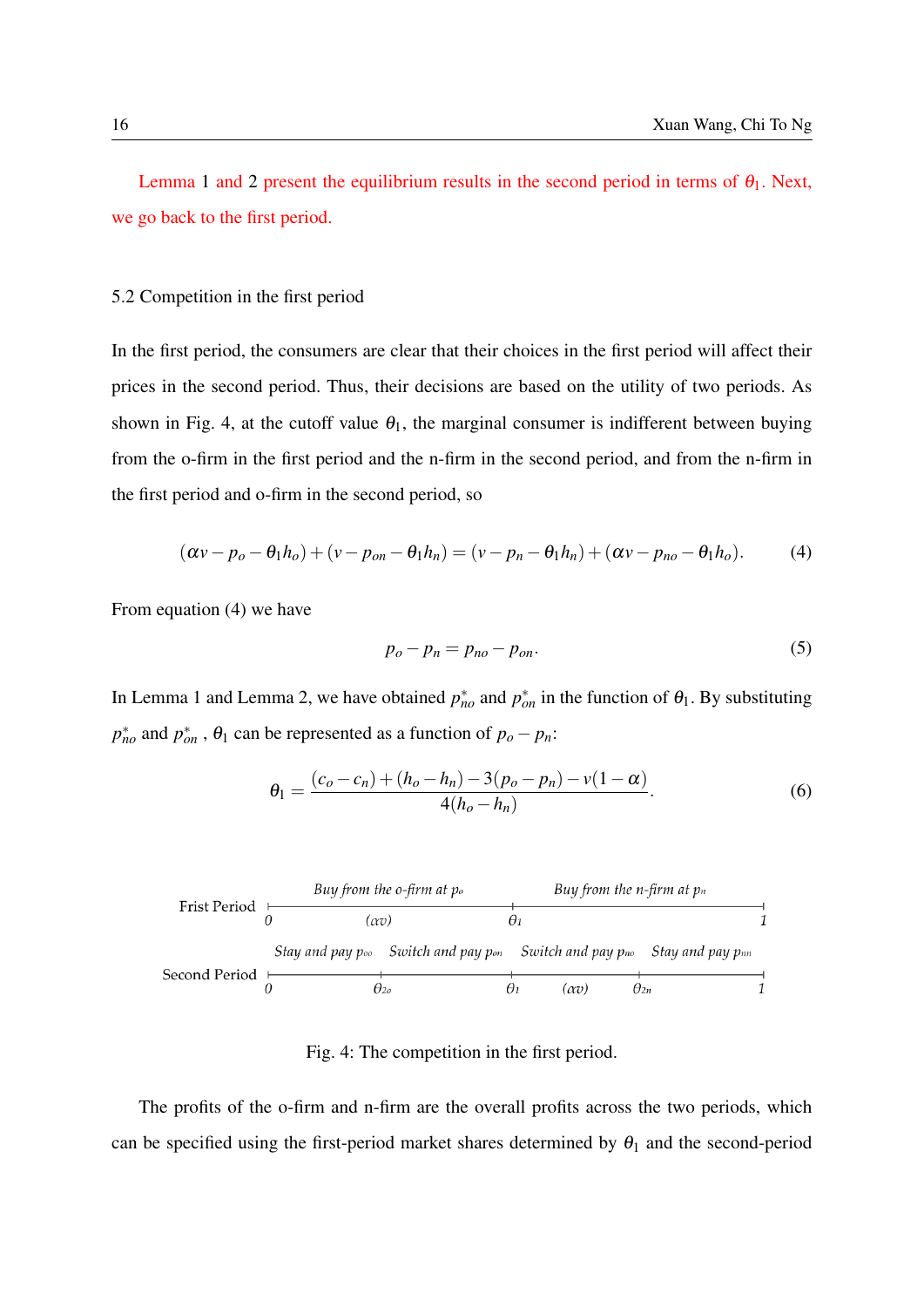equilibrium prices and market shares in Lemma [1](#page-14-1) and Lemma [2.](#page-14-2) Thus, the profits of the o-firm and the n-firm are

<span id="page-16-0"></span>
$$
\pi_o = (p_o - c_o)\theta_1 + (p_{oo} - c_o)\theta_{2o} + (p_{no} - c_o)(\theta_{2n} - \theta_1),
$$
\n(7)

<span id="page-16-1"></span>
$$
\pi_n = (p_n - c_n)(1 - \theta_1) + (p_{on} - c_n)(\theta_1 - \theta_{2o}) + (p_{nn} - c_n)(1 - \theta_{2n}).
$$
\n(8)

#### 5.3 Equilibrium

The pure-strategy equilibrium of  $\pi_o$  and  $\pi_n$  is found by solving the Nash game between the o-firm and n-firm.  $p_{oo}, p_{on}, p_{no}, p_{nn}$  are written by Lemmas [1](#page-14-1) and [2,](#page-14-2)  $\theta_{2o}$  and  $\theta_{2n}$  by equations [\(2\)](#page-14-3) and [\(3\)](#page-14-4),  $\pi_o$  and  $\pi_n$  by equations [\(7\)](#page-16-0) and [\(8\)](#page-16-1). All the decision variables in equilibrium are solved. The results are given in the following proposition.

<span id="page-16-2"></span>**Proposition 3** *The equilibrium prices*  $p_o$  *and*  $p_n$  *and market cutoff*  $\theta_1$  *in the first period are* 

$$
p_o = [(6c_n + 18c_o) + 13(h_o - h_n) - 11v(1 - \alpha)]/24,
$$
  
\n
$$
p_n = [(18c_n + 6c_o) + 19(h_o - h_n) - 5v(1 - \alpha)]/24,
$$
  
\n
$$
\theta_1 = [2(c_n - c_o) + 7(h_o - h_n) - v(1 - \alpha)]/[16(h_o - h_n)].
$$

*The prices and market cutoffs in the second period are*

$$
p_{oo} = [(18c_n + 30c_o) + 7(h_o - h_n) - v(1 - \alpha)]/48,
$$
  
\n
$$
p_{on} = [(18c_n + 6c_o) + 7(h_o - h_n) - v(1 - \alpha)]/24,
$$
  
\n
$$
p_{no} = [(6c_n + 18c_o) + (h_o - h_n) - 7v(1 - \alpha)]/24,
$$
  
\n
$$
p_{nn} = [(30c_n + 18c_o) + 25(h_o - h_n) + 17v(1 - \alpha)]/48,
$$
  
\n
$$
\theta_{2o} = [18(c_n - c_o) + 7(h_o - h_n) - v(1 - \alpha)]/[48(h_o - h_n)],
$$
  
\n
$$
\theta_{2n} = [18(c_n - c_o) + 23(h_o - h_n) - 17v(1 - \alpha)]/[48(h_o - h_n)].
$$

*The equilibrium profits of the two firms are*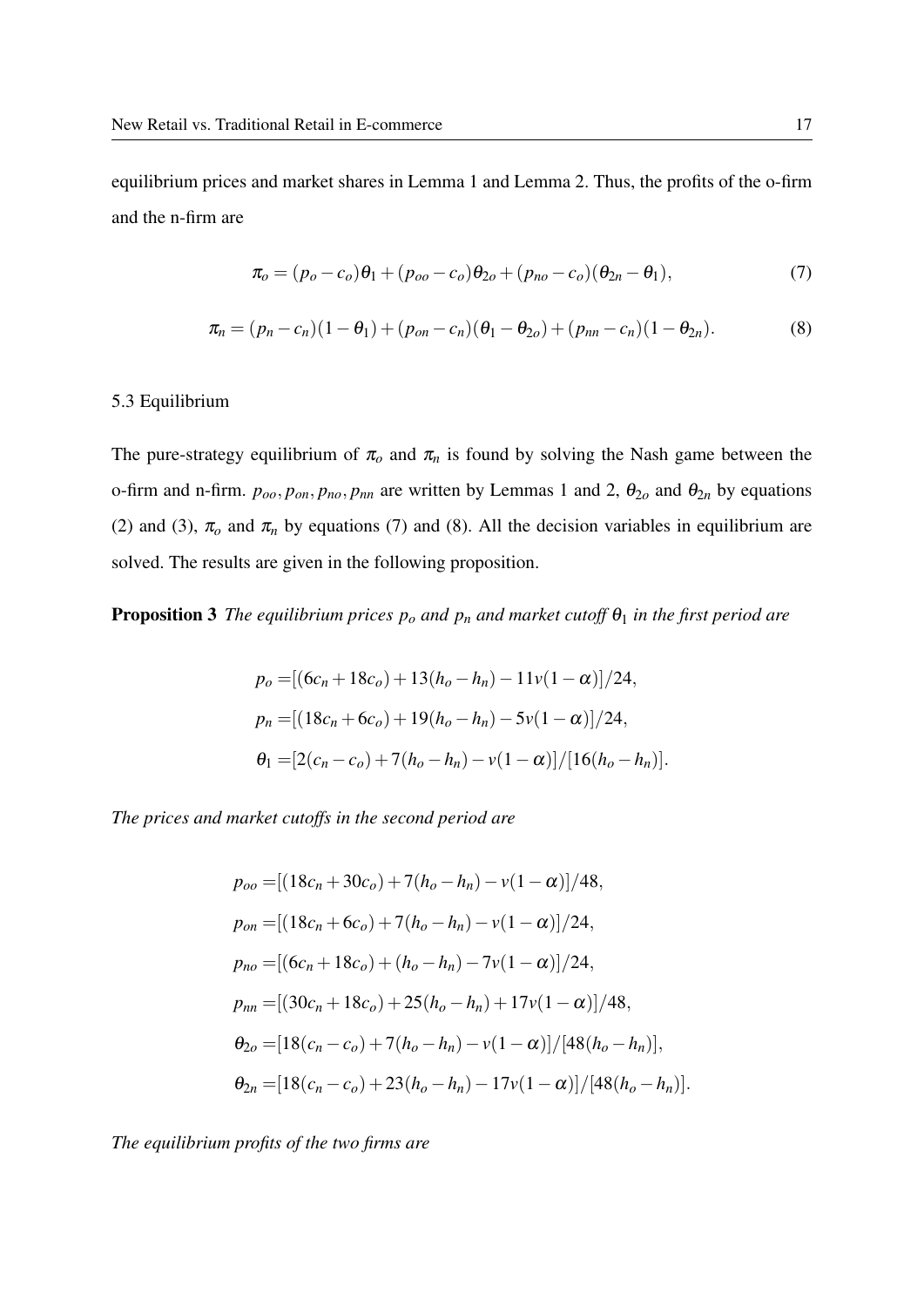$$
\pi_o = \left[ (540(c_n - c_o)^2 + 599(h_o - h_n)^2 - 610(h_o - h_n)v(1 - \alpha) + 263v^2(1 - \alpha)^2 + 708(h_o - h_n)(c_n - c_o) - 540(c_n - c_o)v(1 - \alpha) \right] / [2304(h_o - h_n)],
$$
  
\n
$$
\pi_n = \left[ (540(c_n - c_o)^2 + 1847(h_o - h_n)^2 + 638(h_o - h_n)v(1 - \alpha) + 263v^2(1 - \alpha)^2 - 1788(h_o - h_n)(c_n - c_o) - 540(c_n - c_o)v(1 - \alpha) \right] / [2304(h_o - h_n)].
$$

*In addition, from*  $\theta_{2o} < \theta_1 < \theta_{2n}$ *, we have*  $7(h_n - h_o) - 6(c_n - c_o) - v(1 - \alpha) > 0$  *and*  $(h_o - h_o)$  $h_n$ ) + 6( $c_n$  –  $c_o$ ) – 7 $v(1-\alpha) > 0$ .

The analysis of the equilibrium will be presented in the next section.

## <span id="page-17-0"></span>6 BBP equilibrium analysis

In this section, we analyze the equilibrium with behavior-based pricing. First, we compare the prices offered by the two firms in the two periods and the results are given in the following proposition.

<span id="page-17-1"></span>**Proposition 4** *The price of the n-firm is larger than that of the o-firm in the first period,*  $p_n > p_o$ *. In the second period, the n-firm also offers higher prices than the o-firm for one firm's firstperiod consumers, pon* > *poo and pnn* > *pno. Meanwhile, both firms offer a lower price to the competitor's consumers than that to its previous consumers,*  $p_{on} < p_{nn}$  *and*  $p_{no} < p_{oo}$ *.* 

This proposition indicates that, each price offered by the n-firm is larger than the corresponding price of the o-firm in both periods. The reason is that each price of the n-firm minuses the corresponding price of the o-firm is determined to be positive because  $c_n > c_o$  (the n-firm has a larger channel cost than that of the o-firm) and  $h_n < h_o$  (the n-firm provides a smaller average consumer hassle cost than that of the o-firm). In addition, both firms offer a lower price to its competitor's consumers than that to its previous consumers, which means that they treat its competitor's consumers better than their own consumers. This result is in accord with the literature.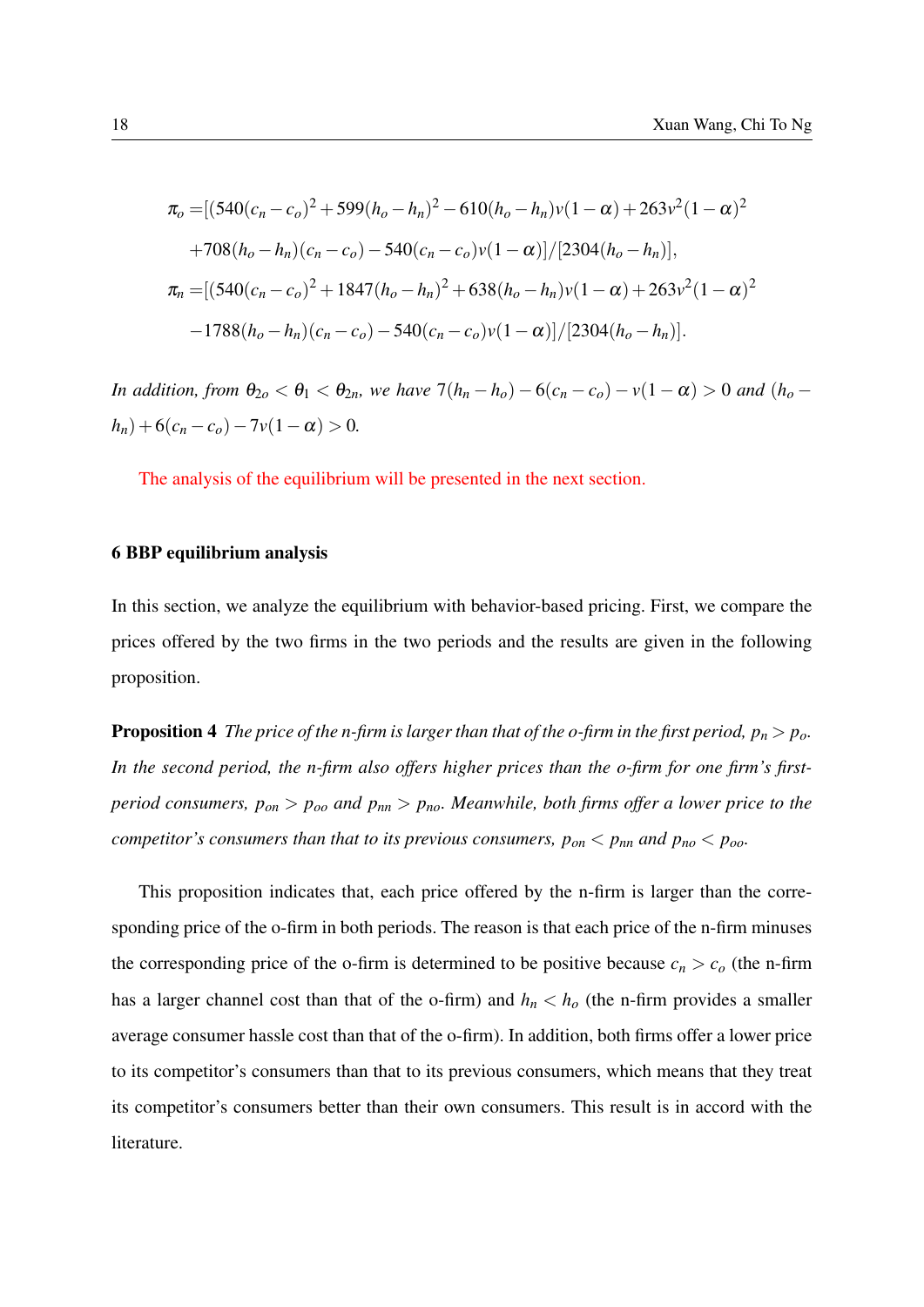The market share of the o-firm is  $so_1 = \theta_1$  in the first period and  $so_2 = \theta_{2o} + \theta_{2n} - \theta_1$ in the second period. The market share of the n-firm is  $sn_1 = 1 - \theta_1$  in the first period and  $sn_2 = \theta_1 - \theta_{2o} + 1 - \theta_{2n}$  in the second period. We compare the market shares and profits of the two firms and give the condition when one firm obtains more market share and profit than the other.

<span id="page-18-0"></span>**Proposition 5** *When*  $2(c_n - c_o) - (h_o - h_n) - v(1 - \alpha) < (\geq)0$ , the o-firm's market shares in *two periods and profit are all smaller (larger) than those of the n-firm, and vice versa.*

The condition  $2(c_n - c_o) - (h_o - h_n) - v(1 - \alpha) < (\geq)0$  determines the comparison results of the two firms on market shares in two periods and the profits. Recall that in the benchmark model (see Section [4\)](#page-10-0), the condition for the o-firm's market share and profit to be larger (no larger) than those of the n-firm is also  $2(c_n - c_o) - (h_o - h_n) - v(1 - \alpha) < (\geq)0$ . The conditions which determine the comparison result of the two firms are the same in the BBP model and benchmark model.

However, the optimal decision of hassle cost  $h_n$  in BBP competition will be different from the benchmark model. We still assume that  $c_n - c_o = A(h_o - h_n)^2$ . By substituting it into the profit of n-firm, we have

$$
\pi_n = (h_o - h_n)[540A^2(h_o - h_n)^2 - 1788A(h_o - h_n) + 1847]
$$
  
– [540A(h\_o - h\_n) – 638]v(1 –  $\alpha$ ) +  $\frac{263v^2(1 - \alpha)^2}{2304(h_o - h_n)}$  (9)

We calculate the optimal  $h_n^*$  and give the result in the following proposition.

<span id="page-18-1"></span>**Proposition 6** The optimal hassle cost choice  $h_n^*$  to the n-firm with BBP competition is:  $h_n^* = (h_o - h^*)^+$ *where h<sup>\*</sup> satisfies*  $(1620A^2h^{*2} - 3576Ah^{*} + 1847) - 540Av(1 - \alpha) - \frac{263v^2(1-\alpha)^2}{h^{*2}}$  $\frac{f(1-a)^2}{h^{*2}} = 0$  *and is unique.*

<span id="page-18-2"></span>Compared with the optimal hassle cost  $h_n^{\prime*}$  in the benchmark model without consideration of consumer behaviors, we have the following proposition.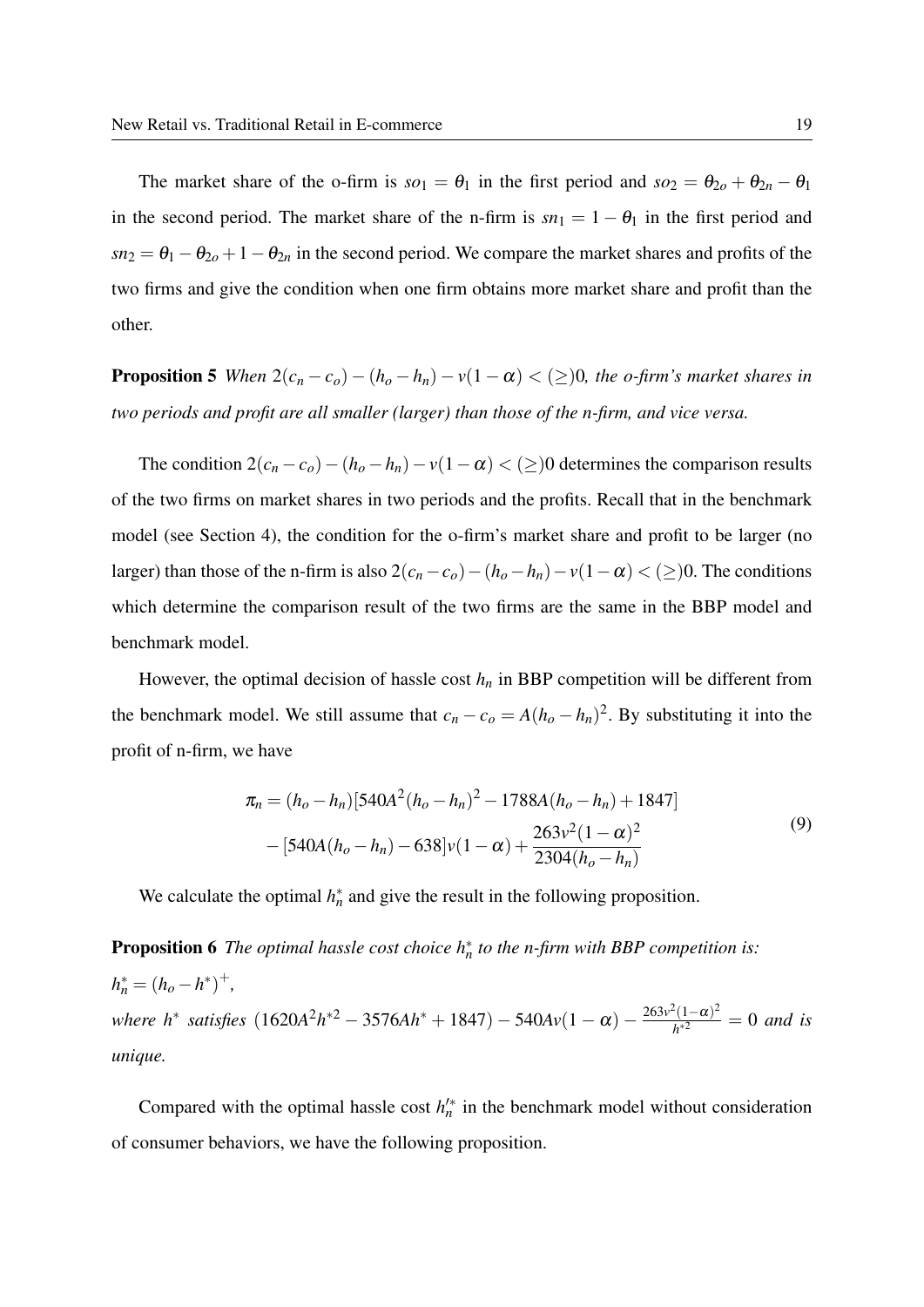Proposition 7 *The comparison result of the hassle costs in the BBP model and benchmark model is:*

(1) if 
$$
v(1 - \alpha) \le \frac{53(\sqrt{6817} - 2619)}{4096A}
$$
, then  $h^* \ge \frac{2 + \sqrt{4 - 6Av(1 - \alpha)}}{6A}$ , so  $h_n^* \le h_n'^*$ ;  
\n(2) if  $v(1 - \alpha) > \frac{53(\sqrt{6817} - 2619)}{4096A}$ , then  $h^* < \frac{2 + \sqrt{4 - 6Av(1 - \alpha)}}{6A}$  and  $h^* < \frac{\sqrt{4 + 2Av(1 - \alpha)} - 2}{2A}$ , so  $h_n^* > h_n'^*$ .

This proposition indicates that when the value uncertainty (discount)  $v(1-\alpha)$  of the o-firm is small enough, the n-firm will establish an offline channel with a smaller hassle cost than that in the benchmark model. While when the value uncertainty of the o-firm is large, the n-firm will establish the offline channel with a larger hassle cost than that in the benchmark model. This result reveals the insight that in the BBP competition, the new retail firm who choose a product with large enough value uncertainty can build a smaller number of online stores than that without the BBP competition. In practice, this insight is applicative to the the new retail firms who choose the products with large value uncertainty, such as fresh foods, clothes.

### <span id="page-19-0"></span>7 Consumer recognition

We have solved the problems of the n-firm on the store distance to consumers (represented by consumer hassle cost) and price competition, now we focus on the difficulty of consumer recognition. We assume that the n-firm cannot recognize all its previous consumers. For the unrecognized consumers, the difference is that when they purchase from the n-firm in the second period, they are taken as the o-firm's first-period consumers. The price to the un-recognized consumers are  $p_{on}$  instead of  $p_{nn}$  (noted that  $p_{on} < p_{nn}$ ), which leads to different consumer purchasing decisions.

As shown in Fig. [5,](#page-20-0) a part of consumers, who would switch to the o-firm in the second period, now stay with n-firm at un-recognized price  $p_{on}$ . A new cutoff value  $\theta_u$  shows up, at which the utility of purchasing from the o-firm  $\alpha v - p_{no} - \theta_u h_o$  and the utility from the n-firm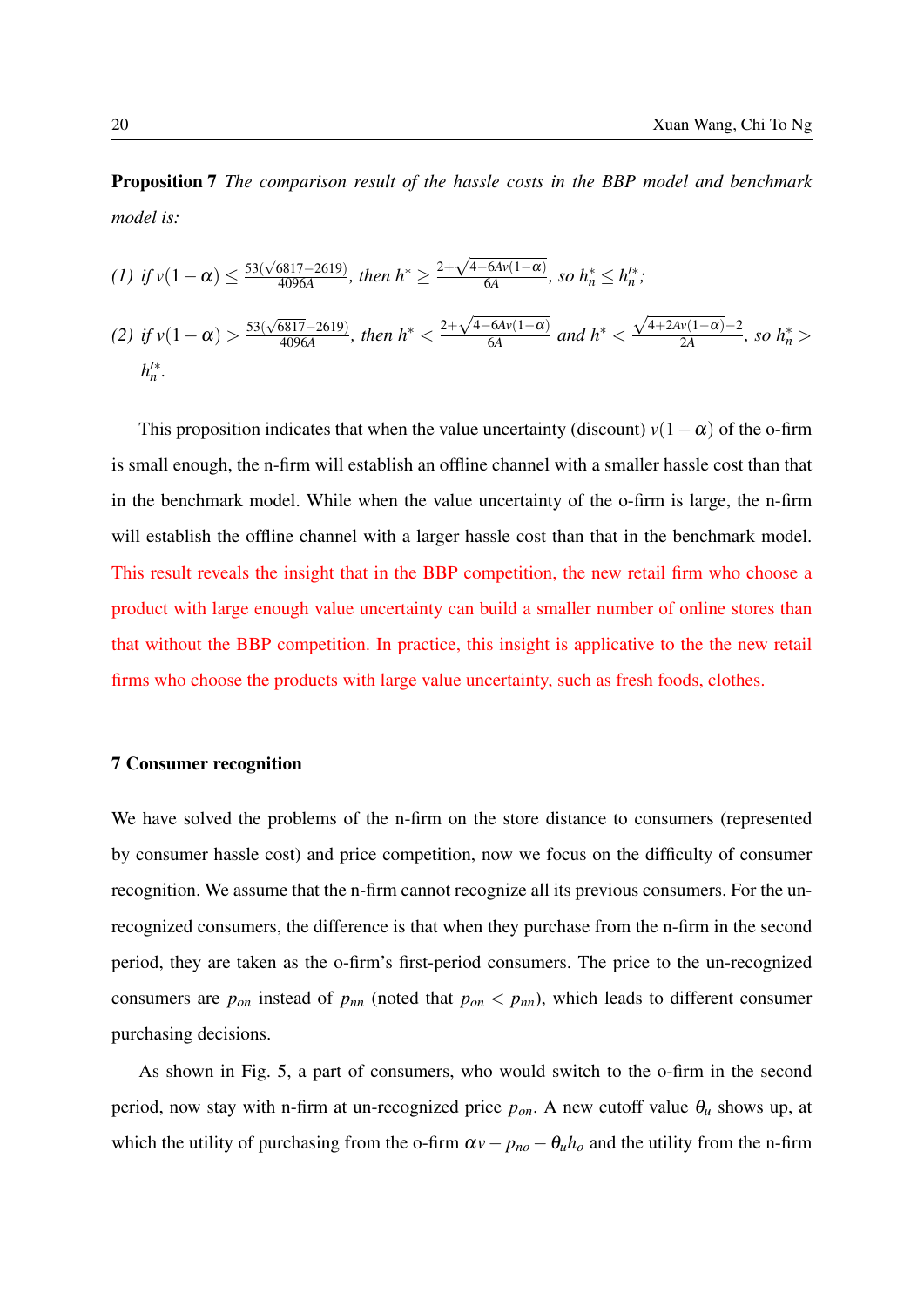$v - p_{on} - \theta_u h_n$  are equal. So, we have

$$
\theta_u = \frac{p_{on} - p_{no} - v(1 - \alpha)}{h_o - h_n} = \frac{2(c_n - c_o) + (h_o - h_n) - 3v(1 - \alpha)}{4(h_o - h_n)}.
$$
(10)

Moreover, as shown in Fig. [6,](#page-21-0) if  $\theta_u$  is smaller than  $\theta_1$ , then the market structure is affected more by consumer un-recognition. As all the n-firm's first-period consumers stay with the nfirm because they are un-recognized, their purchasing decisions in the first period will exclude the consideration of the second period. They directly choose between buying from the o-firm at price  $p_o$  and from the n-firm at price  $p_n$ . Solving  $\alpha v - p_o - \theta h_o = v - p_n - \theta h_n$  and based on equation [\(5\)](#page-15-2)  $p_o - p_n = p_{no} - p_{on}$ , we obtain

$$
\theta = \frac{p_n - p_o - v(1 - \alpha)}{h_o - h_n} = \frac{p_{on} - p_{no} - v(1 - \alpha)}{h_o - h_n} = \theta_u.
$$
\n(11)

<span id="page-20-0"></span>

Fig. 5: The market structure with consumer un-recognition ( $\theta_u \ge \theta_1$ ).

Our aim is to explore the impact of consumer recognition on the n-firm's profit. If  $\theta_u \ge \theta_1$ (see Fig. [5\)](#page-20-0), the n-firm retains extra consumers in  $[\theta_u, \theta_{2n}]$  in the second period. This part of extra market share is  $\Delta \theta n = \theta_{2n} - \theta_u$ . Although the n-firm retains more consumers, it offers the un-recognized consumers a lower price. The n-firm's profit difference because of consumer un-recognition is  $\Delta \pi_n = (p_{on} - c_n)(1 - \theta_u) - (p_{nn} - c_n)(1 - \theta_{2n}).$ 

If  $\theta_u < \theta_1$  (see Fig. [6\)](#page-21-0), the n-firm retains all its first-period consumers, and it also occupies more market share in the first period. The extra market share because of consumer recognition is  $\Delta \theta n_1 = \theta_1 - \theta_u$  in the first period and  $\Delta \theta n_2 = \theta_{2n} - \theta_1$  in the second period. The profit difference due to consumer recognition is  $\Delta \pi_n = (p_n - c_n)(\theta_1 - \theta_u) + (p_{on} - c_n)(1 - \theta_1)$  $(p_{nn} - c_n)(1 - \theta_{2n}).$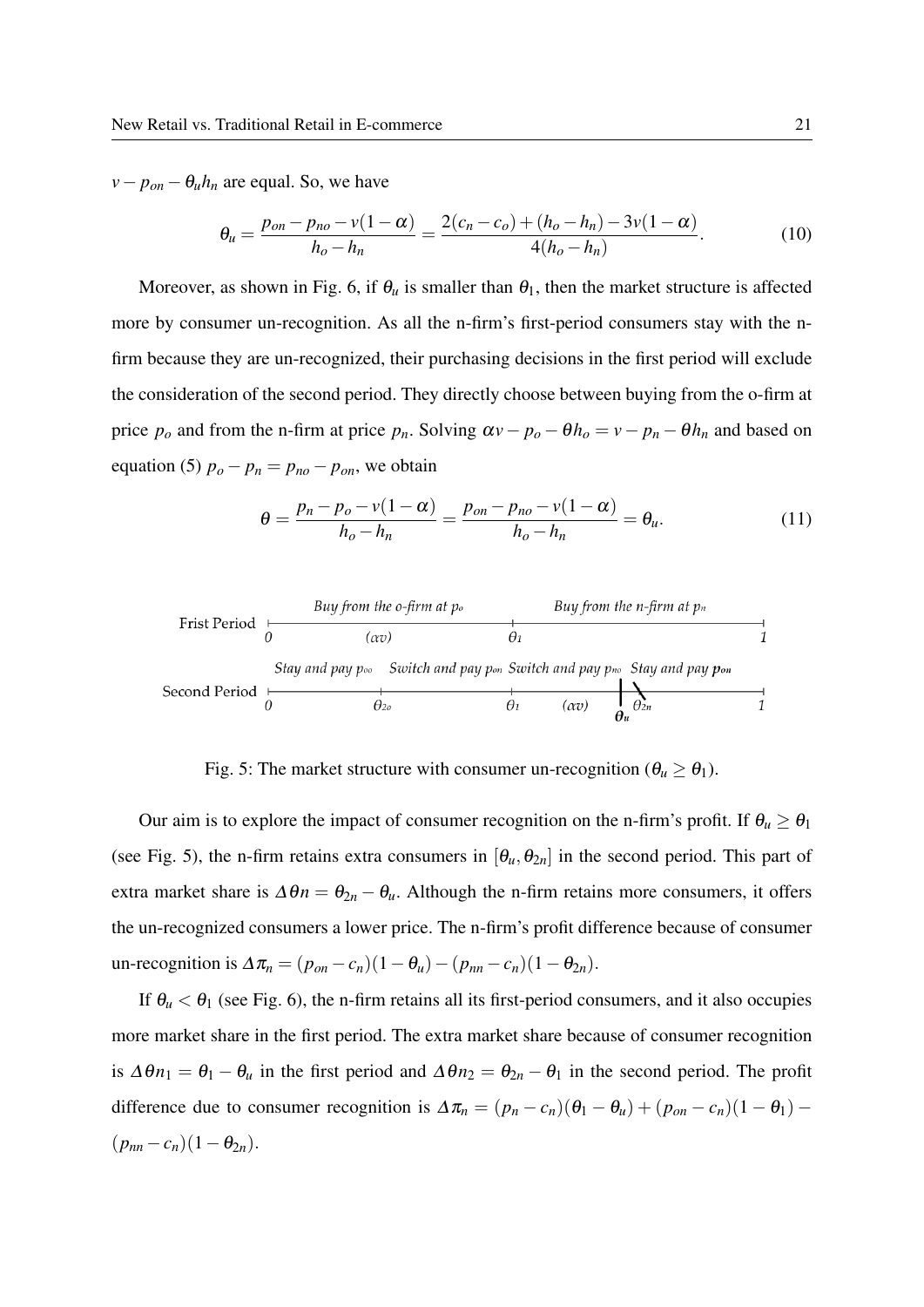<span id="page-21-0"></span>

Fig. 6: The market structure with consumer un-recognition  $(\theta_u < \theta_1)$ .

<span id="page-21-1"></span>The impact of consumer un-recognition to the n-firm is summarized in the following proposition.

#### Proposition 8 *(The impact of consumer un-recognition to the n-firm)*

\n- (1) if 
$$
6(c_n - c_o) - 3(h_o - h_n) - 11v(1 - \alpha) \leq 0
$$
,  $\theta_u \geq \theta_1$ . The *n*-firm occupies extra market share  $\Delta \theta_n = \frac{11(h_o - h_n) - 6(c_n - c_o) + 19v(1 - \alpha)}{48(h_o - h_n)}$  than with complete recognition in the second period. The profit difference of the *n*-firm because of consumer un-recognition is  $\Delta \pi_n = -\frac{[11(h_o - h_n) - 6(c_n - c_o) + 19v(1 - \alpha)]^2}{2304(h_o - h_n)} < 0$ , which indicates that the profit of the *n*-firm decreases because of the consumer un-recognition.
\n

(2) if 
$$
6(c_n - c_o) - 3(h_o - h_n) - 11v(1 - \alpha) < 0
$$
,  $\theta_u < \theta_1$ . The *n*-firm occupies extra market share  
\n $\Delta \theta_{n_1} = \frac{-[6(c_n - c_o) - 3(h_o - h_n) - 11v(1 - \alpha)]}{16(h_o - h_n)}$  in the first period, and  $\Delta \theta_{n_2} = \frac{(h_o - h_n) + 6(c_n - c_o) - 7v(1 - \alpha)}{24(h_o - h_n)}$   
\nin the second period. The profit difference due to consumer un-recognition is  $\Delta \pi_n$ , and  
\n $\Delta \pi_n > 0$  when  $95(h_o - h_n)^2 + 372(c_n - c_o)v(1 - \alpha) + 302(h_o - h_n)v(1 - \alpha) - 36(c_n - c_o)^2 - 300(c_n - c_o)(h_o - h_n) - 625v^2(1 - \alpha)^2 > 0$ .

The consumer un-recognition problem results in that the new retail occupies more market share in the BBP model. Under certain condition, it even benefits the n-firm. However, to the o-firm, the consumer un-recognition of the n-firm is harmful. The n-firm's extra market share is the loss of the o-firm, and the o-firm obviously loses the profit on the market share.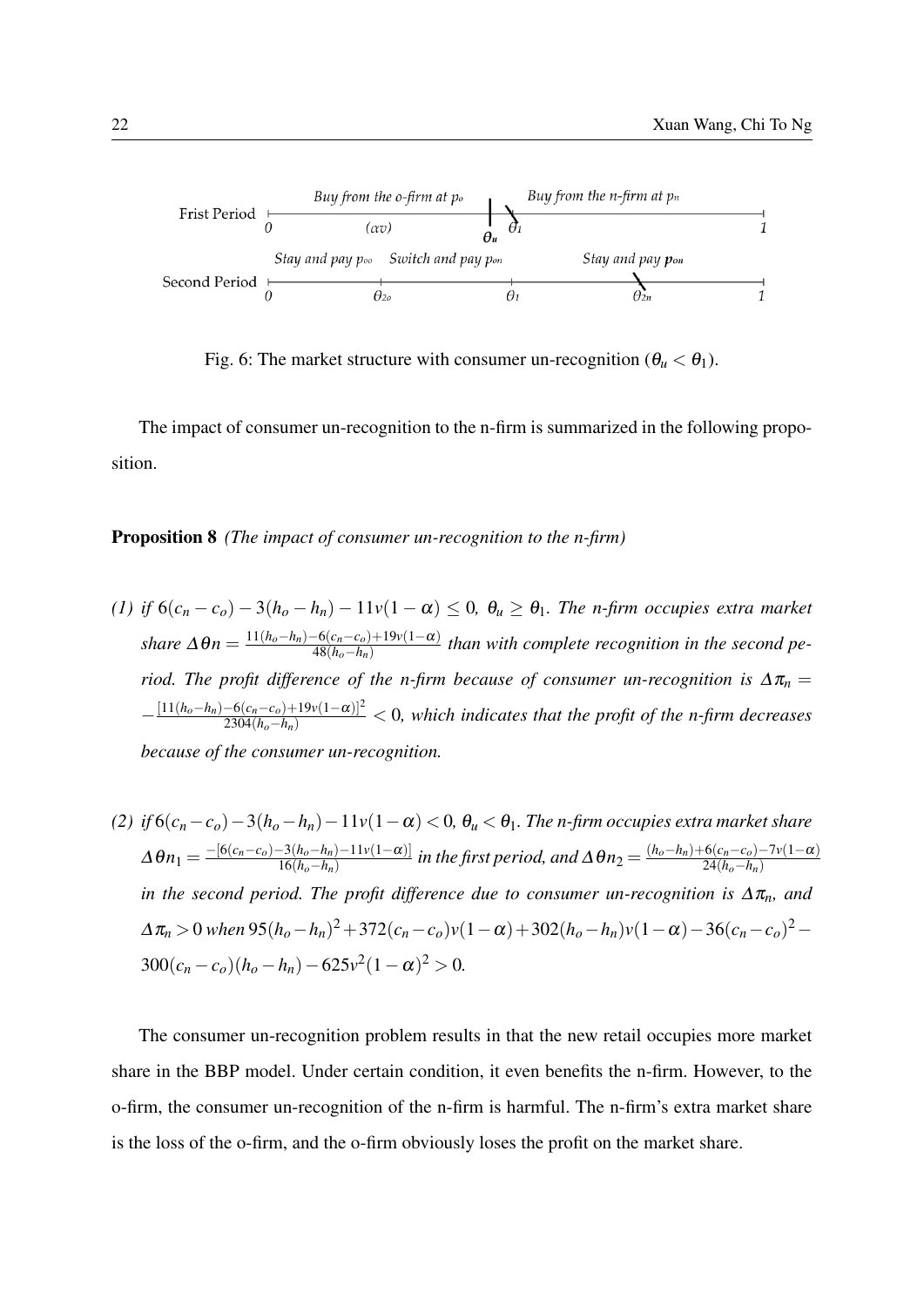# <span id="page-22-0"></span>8 Conclusions

Some companies in e-commerce have been developing the new retail in recent 2-3 years. The three main challenges are the building of offline stores, the prices in a competition environment, and the difficulty in recognizing consumers. This article seeks to provide management insights to help the e-commerce in developing its new retail mode. We employ the behavior-based pricing (BBP) model, to characterize the price competition between the new retail firm and the traditional online firm. We capture the building of offline stores by the consumer hassle cost, which is a measure of the easiness of reaching the offline stores by the consumers.

We conclude that, in the BBP model, each price offered by the n-firm is higher than the corresponding price of the o-firm. Both the firms offer lower prices to the competitor's consumers than its own consumers. This result is in accord with the common sense and literature. We also provide the optimal decision on the new retail firm's consumer hassle cost. When the consumers' value uncertainty to the online firm is large enough , the n-firm will provide a larger hassle cost to the consumers in the BBP model than that in the benchmark model.

As for the consumer un-recognition to the new retail firm, it is not a weakness in BBP competition, but leads the new retail firm to occupy more market share. The profit difference because of consumer un-recognition may not be positive, moreover, there exists condition under which the new retail firm benefits from the consumer un-recognition.

This article is a real case application of the BBP model. In this article, we consider the competition of a new retail firm and an online firm, as the new retail mode mainly influences the consumer purchasing experience online. However, the new retail also has an impact on the offline market because of the offline stores occupy a part of the offline market. This impact can be a future research direction. In addition, the BBP model works on the premise that consumers can clearly observe prices they are offered. However, consumers need efforts to make prices visible. The impact of this situation is also worth investigating.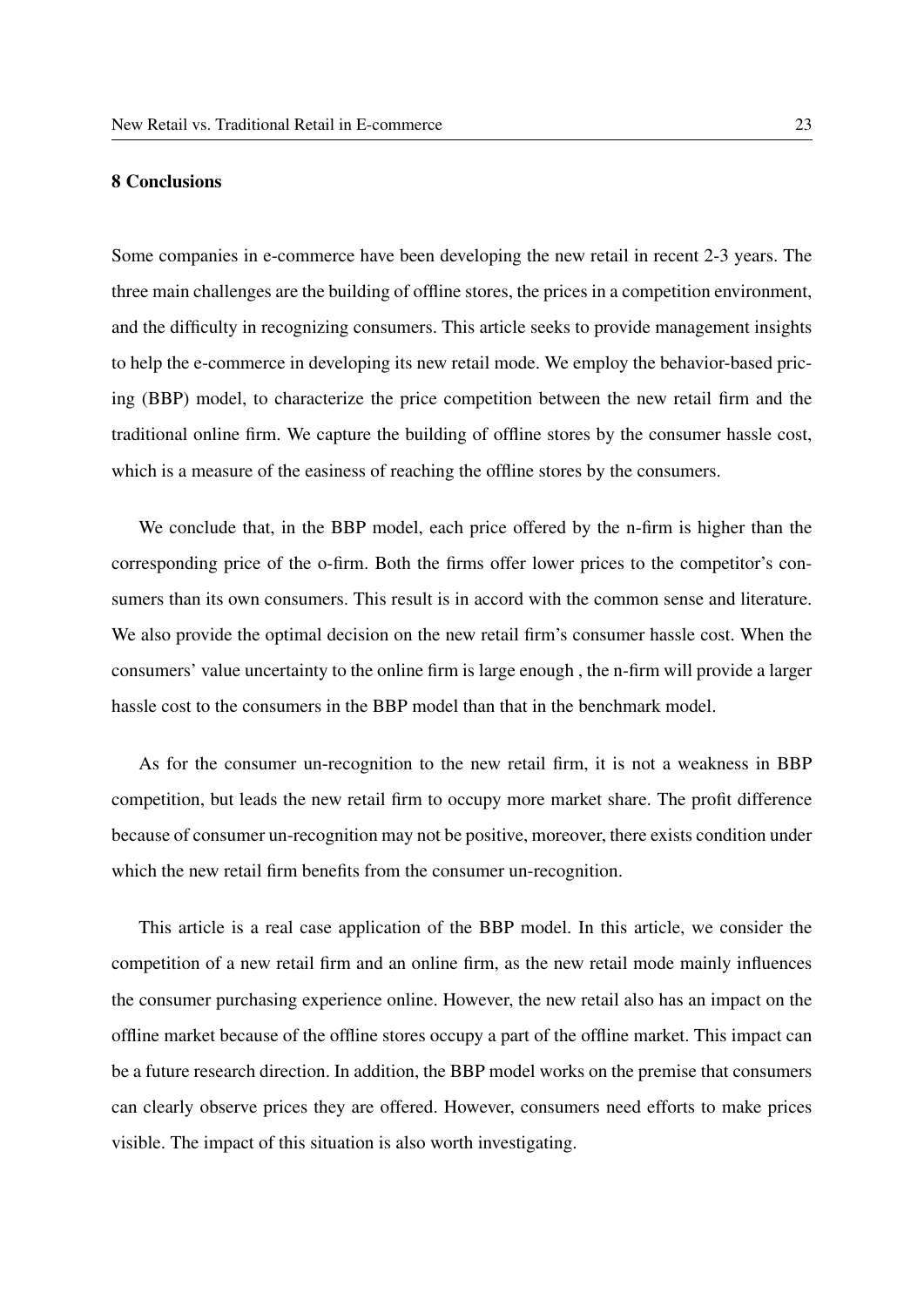# References

- <span id="page-23-6"></span>1. Acquisti, A. and Varian, H. R. (2005). Conditioning prices on purchase history. *Marketing Science*, 24(3):367–381.
- <span id="page-23-3"></span>2. Amrouche, N. and Yan, R. (2016). A manufacturer distribution issue: how to manage an online and a traditional retailer. *Annals of Operations Research*, 244(2):257–294.
- <span id="page-23-5"></span>3. Ansari, A., Mela, C. F., and Neslin, S. A. (2008). Customer channel migration. *Journal of marketing research*, 45(1):60–76.
- <span id="page-23-11"></span>4. Caillaud, B. and De Nijs, R. (2014). Strategic loyalty reward in dynamic price discrimination. *Marketing Science*, 33(5):725–742.
- <span id="page-23-1"></span>5. Cattani, K., Gilland, W., Heese, H. S., and Swaminathan, J. (2006). Boiling frogs: Pricing strategies for a manufacturer adding a direct channel that competes with the traditional channel. *Production and Operations Management*, 15(1):40.
- <span id="page-23-2"></span>6. Chen, K.-Y., Kaya, M., and Özer, Ö. (2008). Dual sales channel management with service competition. *Manufacturing & Service Operations Management*, 10(4):654–675.
- <span id="page-23-8"></span>7. Chen, Y. (2008). Dynamic price discrimination with asymmetric firms. *The Journal of Industrial Economics*, 56(4):729–751.
- <span id="page-23-0"></span>8. Chiang, W.-y. K., Chhajed, D., and Hess, J. D. (2003). Direct marketing, indirect profits: A strategic analysis of dual-channel supply-chain design. *Management science*, 49(1):1–20.
- <span id="page-23-9"></span>9. Colombo, S. (2016). Imperfect behavior-based price discrimination. *Journal of Economics & Management Strategy*, 25(3):563–583.
- <span id="page-23-4"></span>10. Ding, Q., Dong, C., and Pan, Z. (2016). A hierarchical pricing decision process on a dualchannel problem with one manufacturer and one retailer. *International Journal of Production Economics*, 175:197–212.
- <span id="page-23-7"></span>11. Esteves, R. B. (2010). Pricing with customer recognition. *International Journal of Industrial Organization*, 28(6):669–681.
- <span id="page-23-10"></span>12. Esteves, R. B. and Cerqueira, S. (2017). Behavior-based pricing under imperfectly informed consumers. *Information Economics and Policy*, 40:60–70.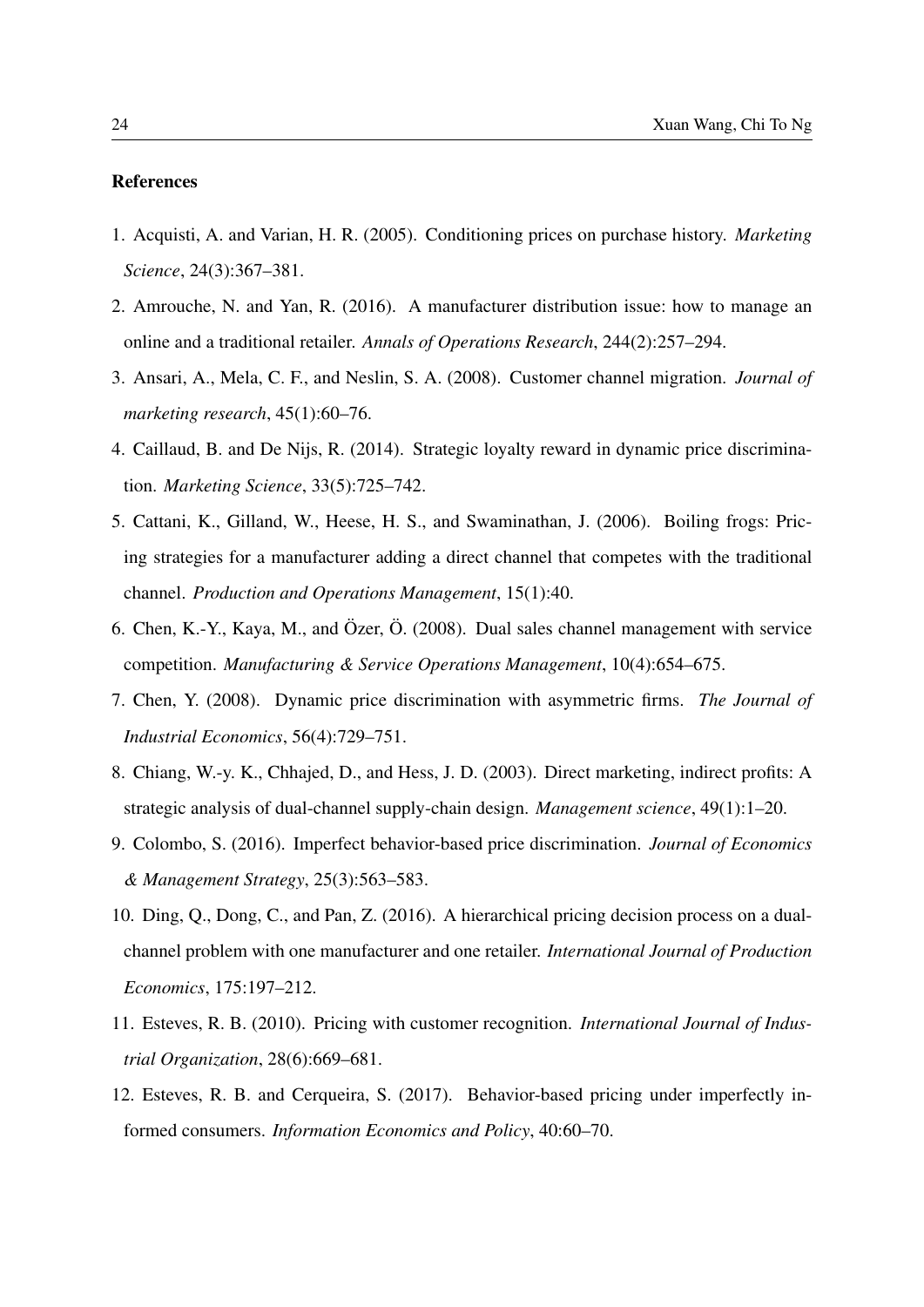- <span id="page-24-6"></span>13. Fudenberg, D. and Tirole, J. (2000). Customer poaching and brand switching. *RAND Journal of Economics*, 31(4):634–657.
- <span id="page-24-5"></span>14. Fudenberg, D. and Villas-Boas, J. M. (2006). Behavior-based price discrimination and customer recognition. *Handbook on economics and information systems*, pages 377–436.
- <span id="page-24-4"></span>15. Gao, F. and Su, X. (2016). Omnichannel retail operations with buy-online-and-pick-up-instore. *Management Science*, 63(8):2478–2492.
- <span id="page-24-7"></span>16. Gehrig, T., Shy, O., and Stenbacka, R. (2011). History-based price discrimination and entry in markets with switching costs: a welfare analysis. *European Economic Review*, 55(5):732– 739.
- <span id="page-24-8"></span>17. Gehrig, T., Shy, O., and Stenbacka, R. (2012). A welfare evaluation of history-based price discrimination. *Journal of Industry, Competition and Trade*, 12(4):373–393.
- <span id="page-24-0"></span>18. Hu, W. and Li, Y. (2012). Retail service for mixed retail and e-tail channels. *Annals of operations Research*, 192(1):151–171.
- <span id="page-24-3"></span>19. Huang, G., Ding, Q., Dong, C., and Pan, Z. (2018). Joint optimization of pricing and inventory control for dual-channel problem under stochastic demand. *Annals of Operations Research*, pages 1–31.
- <span id="page-24-10"></span>20. Jing, B. (2016). Behavior-based pricing, production efficiency, and quality differentiation. *Management Science*, 63(7):2365–2376.
- <span id="page-24-2"></span>21. Li, B., Hou, P.-W., Chen, P., and Li, Q.-H. (2016). Pricing strategy and coordination in a dual channel supply chain with a risk-averse retailer. *International Journal of Production Economics*, 178:154–168.
- <span id="page-24-9"></span>22. Li, K. J. and Jain, S. (2015). Behavior-based pricing: An analysis of the impact of peerinduced fairness. *Management Science*, 62(9):2705–2721.
- <span id="page-24-1"></span>23. Li, Q., Li, B., Chen, P., and Hou, P. (2017). Dual-channel supply chain decisions under asymmetric information with a risk-averse retailer. *Annals of Operations Research*, 257(1- 2):423–447.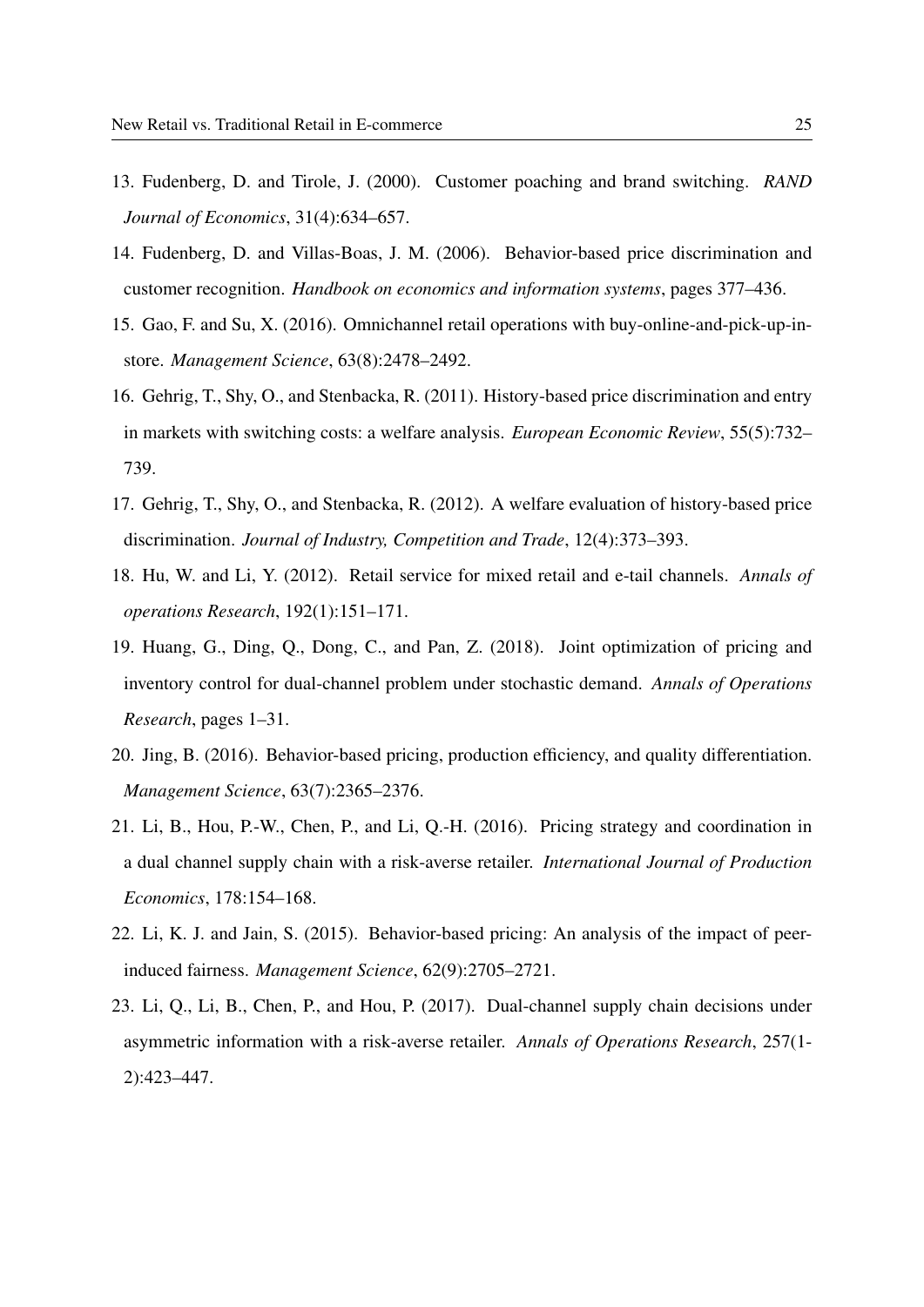- <span id="page-25-0"></span>24. Liu, Y. and Zhang, Z. J. (2006). Research note?the benefits of personalized pricing in a channel. *Marketing Science*, 25(1):97–105.
- <span id="page-25-2"></span>25. Netessine, S. and Rudi, N. (2006). Supply chain choice on the internet. *Management Science*, 52(6):844–864.
- <span id="page-25-4"></span>26. Ofek, E., Katona, Z., and Sarvary, M. (2011). ?bricks and clicks?: The impact of product returns on the strategies of multichannel retailers. *Marketing Science*, 30(1):42–60.
- <span id="page-25-9"></span>27. Pazgal, A. and Soberman, D. (2008). Behavior-based discrimination: Is it a winning play, and if so, when? *Marketing Science*, 27(6):977–994.
- <span id="page-25-11"></span>28. Rhee, K. E. and Thomadsen, R. (2016). Behavior-based pricing in vertically differentiated industries. *Management Science*, 63(8):2729–2740.
- <span id="page-25-8"></span>29. Shaffer, G. and Zhang, Z. J. (2000). Pay to switch or pay to stay: Preference-based price discrimination in markets with switching costs. *Journal of Economics & Management Strategy*, 9(3):397–424.
- <span id="page-25-10"></span>30. Shin, J. and Sudhir, K. (2010). A customer management dilemma: When is it profitable to reward one's own customers? *Marketing Science*, 29(4):671–689.
- <span id="page-25-3"></span>31. Soleimani, F., Khamseh, A. A., and Naderi, B. (2016). Optimal decisions in a dual-channel supply chain under simultaneous demand and production cost disruptions. *Annals of Operations Research*, 243(1-2):301–321.
- <span id="page-25-1"></span>32. Tsay, A. A. and Agrawal, N. (2004). Channel conflict and coordination in the e-commerce age. *Production and operations management*, 13(1):93–110.
- <span id="page-25-6"></span>33. Villas-Boas, J. M. (1999). Dynamic competition with customer recognition. *The Rand Journal of Economics*, 30(4):604–631.
- <span id="page-25-5"></span>34. Villas-Boas, J. M. (2004). Price cycles in markets with customer recognition. *RAND Journal of Economics*, 35(3):486–501.
- <span id="page-25-7"></span>35. Zhang, J. (2011). The perils of behavior-based personalization. *Marketing Science*, 30(1):170–186.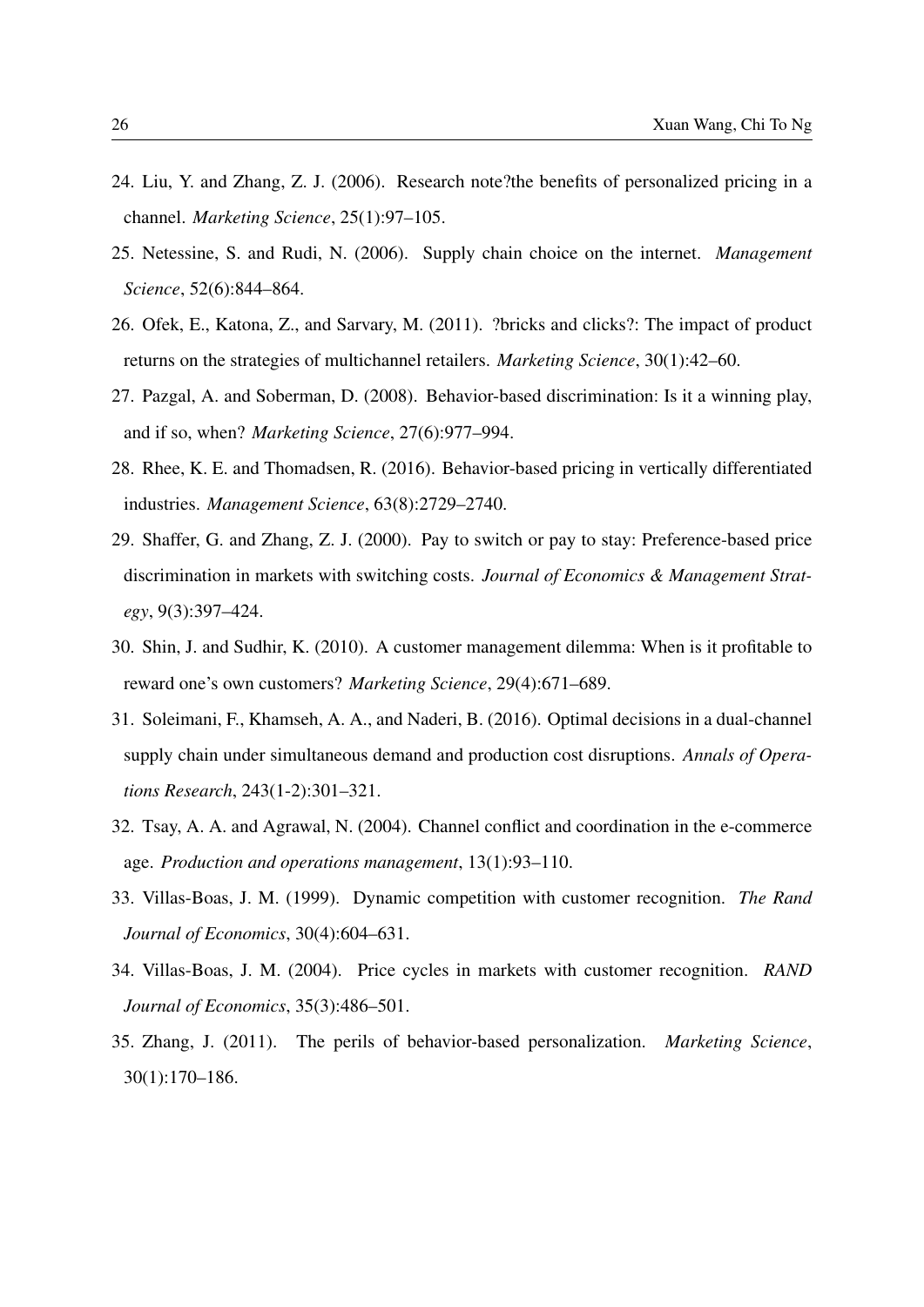#### Appendix

#### *Proof of Proposition [1.](#page-11-1)*

The o-firm's profit is  $\pi'_{o} = (p'_{o} - c_{o}) \frac{2(p'_{n} - p'_{o}) - v(1 - \alpha)}{2(h_{o} - h_{n})}$  $\frac{-p'_o - v(1 - \alpha)}{2(h_o - h_n)}$ . The optimal  $p'_o$  is given by the first order condition:  $p'_{o} = \frac{2c_{o} + 2p'_{n} - v(1-a)}{4}$  $\frac{(-\nu(1-\alpha)}{4}$ . The n-firm's profit is  $\pi'_n = (p'_n - c_n)(1 - \frac{2(p'_n - p'_o) - \nu(1-\alpha)}{2(h_o - h_n)})$  $\frac{-p_o - v(1-\alpha)}{2(h_o - h_n)}$ ). The optimal  $p'_n$  is given by the first order condition:  $p'_n = \frac{2c_n - 2h_n + 2h_o + 2p'_o + v(1 - \alpha)}{4}$  $\frac{+2p_o+v(1-a)}{4}$ . Solve the two equations we obtain  $p'_o$  and  $p'_n$ . The cutoff value  $\theta'$  and the profits of the two firms are obtained by substituting  $p'_o$  and  $p'_n$ .

#### *Proof of Proposition [2.](#page-12-0)*

Substituting  $c_n - c_o = A(h_o - h_n)^2$ , conditions  $2(c_n - c_o) - 4(h_o - h_n) - v(1 - \alpha) < 0$  and  $2(c_n (c_o) + 2(h_o - h_n) - v(1 - \alpha) > 0$  determine that  $\frac{c}{\sqrt{2}}$  $\frac{4+24v(1-\alpha)-2}{2A}$  ≤  $(h_o-h_n)$  ≤  $\frac{2+\sqrt{2}}{2A}$ 4+2*Av*(1−α)  $\frac{2A\mathbf{v}(1-\alpha)}{2A}$ . Substituting  $c_n - c_o = A(h_o - h_n)^2$  into the n-firm's profit, we have:  $\pi_n' = \frac{[-2A(h_o-h_n)^2+4(h_o-h_n)+v(1-\alpha)]^2}{36(h_o-h_n)}$  $\frac{1}{36(h_o-h_n)+v(1-\alpha)]^2}{\frac{\partial \pi_n'}{\partial (h_o-h_n)}}=\frac{[-(2(c_n-c_o)-4(h_o-h_n)-v(1-\alpha)]}{36(h_o-h_n)^2}$  $\frac{36(h_o-h_n)^2 \nu(1-\alpha)}{(\alpha - h_n)^2}[-6A(h_o-h_n)^2+$  $4(h_o-h_n)-v(1-\alpha)$ ], and  $\frac{[-(2(c_n-c_o)-4(h_o-h_n)-v(1-\alpha)]}{36(h_o-h_n)^2}>0.$   $-6A(h_o-h_n)^2+4(h_o-h_n)-v(1-\alpha)$  $\alpha$ ) is positive and then negative as  $h_o - h_n$  increases when  $v(1 - \alpha) \leq \frac{2}{3}$  $\frac{2}{3A}$ . Thus,  $\pi'_n$  increases then decreases and  $(h_o - h_n)^*$  is at  $\frac{\partial \pi_n'}{\partial (h_o - h_n)} = 0$ , that is,  $(h_o - h_n)^* = \frac{2 + \sqrt{4 - 6A\nu(1 - \alpha)}}{6A}$  $\frac{\alpha_{\text{AV}}(1-\alpha)}{6A}$ . When  $v(1-\alpha) > \frac{2}{34}$  $\frac{2}{3A}$ ,  $-6A(h_o - h_n)^2 + 4(h_o - h_n) - v(1 - \alpha)$  is negative, so  $\pi_n^{\prime}$  decreases as  $(h_o - h_n)$  increases,  $(h_o - h_n)^* = \frac{\sqrt{4 + 2Av(1 - \alpha)} - 2}{2A}$  $\frac{\sqrt{(1-\alpha)^{-2}}}{2A}$ .

#### *Proof of Lemma [1.](#page-14-1)*

The o-firm's profit in the o-firm's first-period market share is  $\pi_{2o}^o = (p_o - c_o) \frac{p_{on} - p_{oo}}{h_o - h_n}$ *ho*−*h<sup>n</sup>* . The optimal  $p_{oo}$  is given by the first order condition:  $p_{oo} = \frac{c_o + p_{on}}{2}$  $\frac{p_{\text{Pon}}}{2}$ . The n-firm's profit is  $\pi_{2o}^n = (p_{\text{on}} - p_{\text{on}})$  $(c_n)(\theta_1 - \frac{p_{on} - p_{oo}}{h_o - h_n})$  $\frac{p_{on} - p_{oo}}{h_o - h_n}$ ). The optimal  $p_{on}$  is given by the first order condition:  $p_{on} = \frac{c_n - (h_n - h_o)\theta_1 + p_{oo}}{2}$  $\frac{n_o \cdot p_1 + p_{oo}}{2}$ . Solving the two equations, we obtain  $p_{oo}^*$  and  $p_{on}^*$ .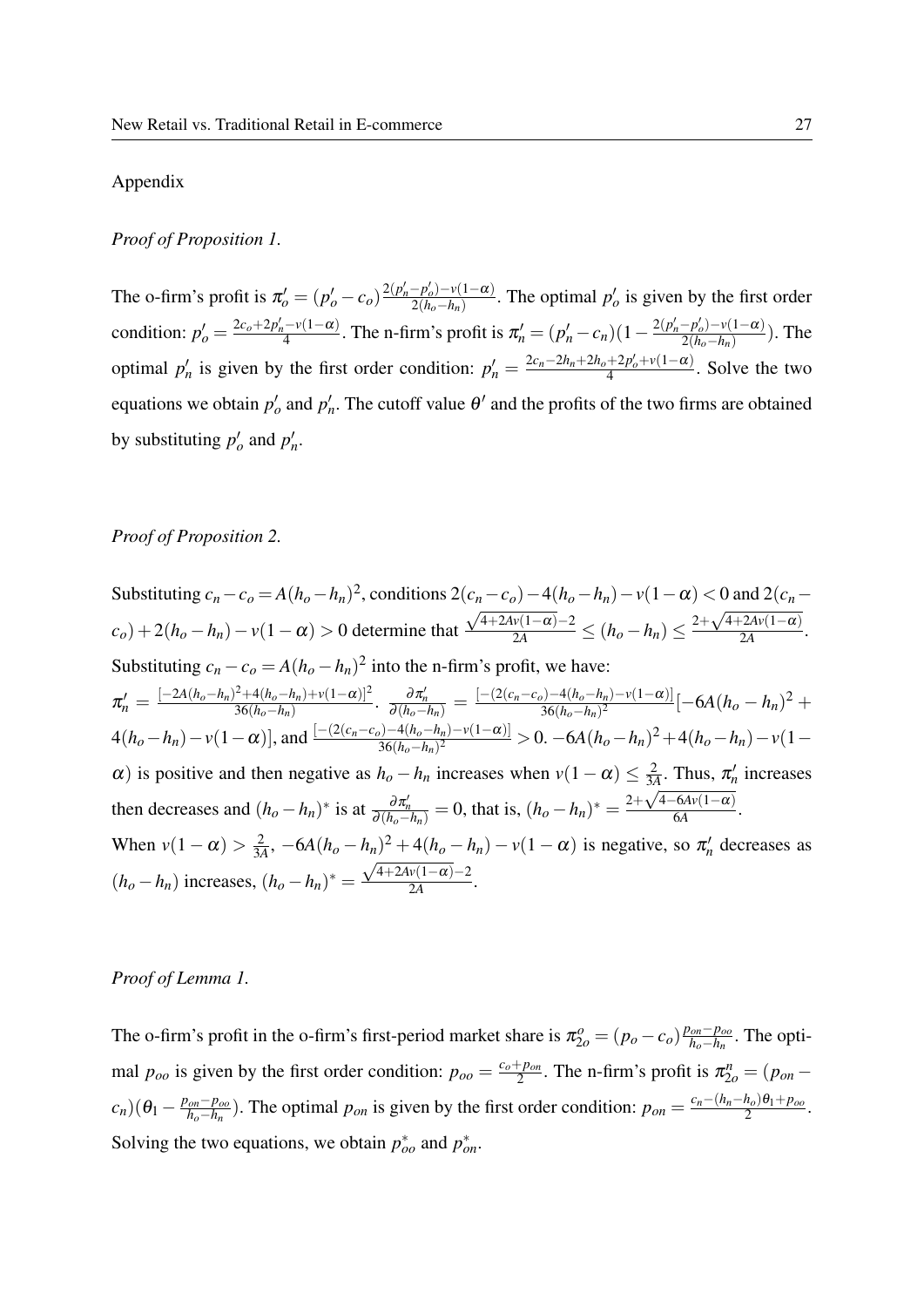# *Proof of Lemma [2.](#page-14-2)*

The o-firm's profit in the n-firm's first-period market share is  $\pi_{2n}^o = (p_{no} - c_o)(\frac{p_{nn} - p_{no} - v(1-\alpha)}{h_o - h_n} \theta_1$ ). The optimal  $p_{no}$  is given by the first order condition:  $p_{no} = \frac{c_o + p_{nn} - (h_o - h_n)\theta_1 - v(1 - \alpha)}{2}$  $\frac{n_n}{2}$ . The nfirm's profit is  $\pi_{2n}^{n} = (p_{nn} - c_n)(1 - \frac{p_{nn} - p_{no} - v(1 - \alpha)}{h_o - h_n})$  $\frac{p_{no} - v(1 - \alpha)}{h_o - h_n}$ ). The optimal  $p_{nn}$  is given by the first order condition:  $p_{nn} = \frac{c_n - (h_n - h_o) + p_{no} + v(1 - \alpha)}{2}$  $\frac{p_{ho}+v(1-\alpha)}{2}$ . Solving the two equations, we obtain  $p_{no}^*$  and  $p_{nn}^*$ .

#### *Proof of Proposition [3.](#page-16-2)*

We substitute  $\theta_1$ ,  $p_{oo}^*$ ,  $p_{nn}^*$ ,  $p_{nn}^*$  into the two firms' profits. The two variables are  $p_o$  and  $p_n$ . The profit functions are concave. The first order conditions give:  $p_o = \frac{c_n + 5c_o + 3(h_o - h_n) + p_n - 3v(1 - \alpha)}{7}$ 7 and  $p_n = \frac{5c_n + c_o + 5(h_o - h_n) + p_o - v(1 - \alpha)}{7}$  $\frac{n_n p_0 - v(1-a)}{7}$ . Solving the two equations, we obtain  $p_o$  and  $p_n$ .

## *Proof of Proposition [4.](#page-17-1)*

$$
c_n > c_o \text{ and } h_o > h_n. \text{ So, } p_n - p_o = \frac{2(c_n - c_o) + (h_o - h_n) + v(1 - \alpha)}{4} > 0. \ v(1 - \alpha) < (h_o - h_n), \text{ so } p_{on} - p_{oo} = \frac{18(c_n - c_o) + 7(h_o - h_n) - v(1 - \alpha)}{48} > 0, \ p_{nn} - p_{no} = \frac{18(c_n - c_o) + 23(h_o - h_n) + 31v(1 - \alpha)}{48} > 0, \ p_{no} - p_{oo} = \frac{6(c_n - c_o) + 5(h_o - h_n) + 13v(1 - \alpha)}{48} > 0, \ p_{on} - p_{nn} = \frac{6(c_n - c_o) + 11(h_o - h_n) + 19v(1 - \alpha)}{48} > 0.
$$

#### *Proof of Proposition [5.](#page-18-0)*

The differences between the market shares of the o-firm and the n-firm in the two periods are:  $so_1 - sn_1 = \frac{2(c_n - c_o) - (h_o - h_n) - v(1 - \alpha)}{8(h_o - h_n)}$  $\frac{S(h_o-h_n)-\nu(1-\alpha)}{8(h_o-h_n)},$  and  $so_2 - sn_2 = \frac{5[2(c_n-c_o)-(h_o-h_n)-\nu(1-\alpha)]}{8(h_o-h_n)}$  $\frac{-(n_o - n_n) - v(1 - \alpha)}{8(h_o - h_n)}$ . The difference between the profits of the two firms is  $\pi_o - \pi_n = \frac{13[2(c_n - c_o) - (h_o - h_n) - v(1 - \alpha)]}{24}$ .

#### *Proof of Proposition [6.](#page-18-1)*

 $\frac{\partial \pi_n}{\partial (h_o - h_n)} = [1620A^2(h_o - h_n)^2 - 3576A(h_o - h_n) + 1847] - 540Av(1 - \alpha) - \frac{263v^2(1 - \alpha)^2}{(h_o - h_n)^2}$  $\frac{\partial^3 v^2 (1-\alpha)^2}{(h_o-h_n)^2}$ .  $\frac{\partial^4 \pi_n}{\partial (h_o-h_n)^2}$  $\frac{\partial^n \pi_n}{\partial (h_o-h_n)^4}$ 0.  $\frac{\partial^3 \pi_n}{\partial (h-h)}$  $\frac{\partial^3 \pi_n}{\partial (h_o-h_n)^3}$  changes from negative to positive as  $(h_o-h_n)$  increases.  $\frac{\partial^2 \pi_n}{\partial (h_o-h_n)^3}$  $\frac{\partial^2 \pi_n}{\partial (h_o - h_n)^2}$  first decreases from a positive value, then increases, however, we cannot judge the value is positive or negative. We use the compel method.  $\frac{\partial \pi_n}{\partial (h_o - h_n)}$  is larger than  $\frac{135A^2(h_o - h_n)^2 - 343A(h_o - h_n) + 132}{192}$ , and smaller